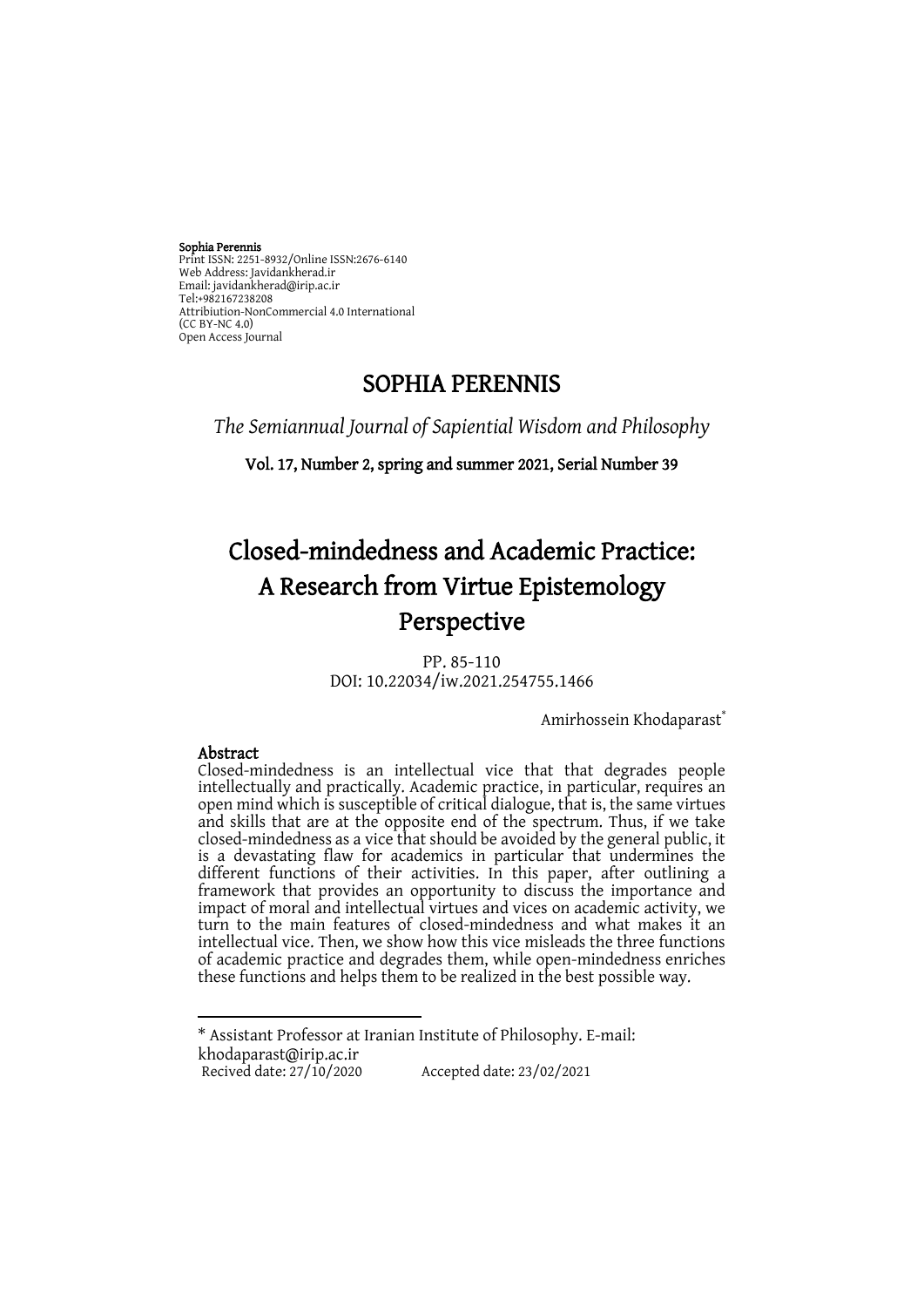Keywords: Closed-mindedness, Academic Practice, Open-mindedness, Intellectual Virtue, Intellectual Vice.

A responsiblist understanding of intellectual virtue establishes an important link between epistemology and ethics. It is this connection that makes academic practice, as an intellectual practice, the subject of moral reflection and evaluation. Academic practice has three functions of teaching, research and cultural criticism, and this practice is fruitful and lasting if it achieves these functions in the best way. The adornment of academics with intellectual virtues is one of the effective factors in the realization of these functions, just as their inclination to intellectual vices can prevent the realization of these functions.

Short-sightedness is one of the intellectual vices that causes the intellectual and practical degradation of individuals. According to Heather Battaly, a virtue epistemologist, a short-sighted person is someone who knows that her beliefs have alternatives that can affect their validity but she does not pay attention to the consideration and evaluation of these alternatives or ignores them. When a person's reluctance or inability to pay serious attention to intellectual alternatives is associated with a person's tendency to acknowledge certain beliefs, he or she is not only short-sighted but dogmatic. Short-sightedness and dogmatism are traits that have both inherently bad motives and have bad consequences for the individual, society, and the epistemological environment. Short-sightedness preserves and reinforces false beliefs in the person; It prevents a person from gaining true beliefs or knowledge; It causes a person, in addition to her current false beliefs, to have other false beliefs about the same beliefs; It causes wasting opportunities and wasting knowledge resources; It indicates a person's cognitive impairment in accrediting others; It leads to the weakening of some intellectual virtues and the strengthening and consolidation of some other intellectual vices; And, finally, at certain levels, it may lead to epistemological discrimination, corruption, and turmoil. Both shortsightedness and dogmatism are opposed to the intellectual virtue of openmindedness, which requires serious attention to the relevant intellectual alternatives.

Because the university is an institution that distinguishes itself from other social institutions by its concern for truth and the teaching of knowledge, in the first place it does not seem to have a short-sightedness in it. But this intellectual vice can infect academics as well as other members of society. If we consider that academics are exemplars of concern for truth and the teaching of knowledge, then it becomes clear how dangerous and destructive their contamination with short-sighted vices is. Academic practice, in particular, requires an open and receptive mind to critical dialogue, that is, the same virtues and skills that are opposed to shortsightedness. Thus, if short-sightedness is a vice that should be avoided by the general public, it is a devastating flaw for academics in particular that undermines the different functions of their practice.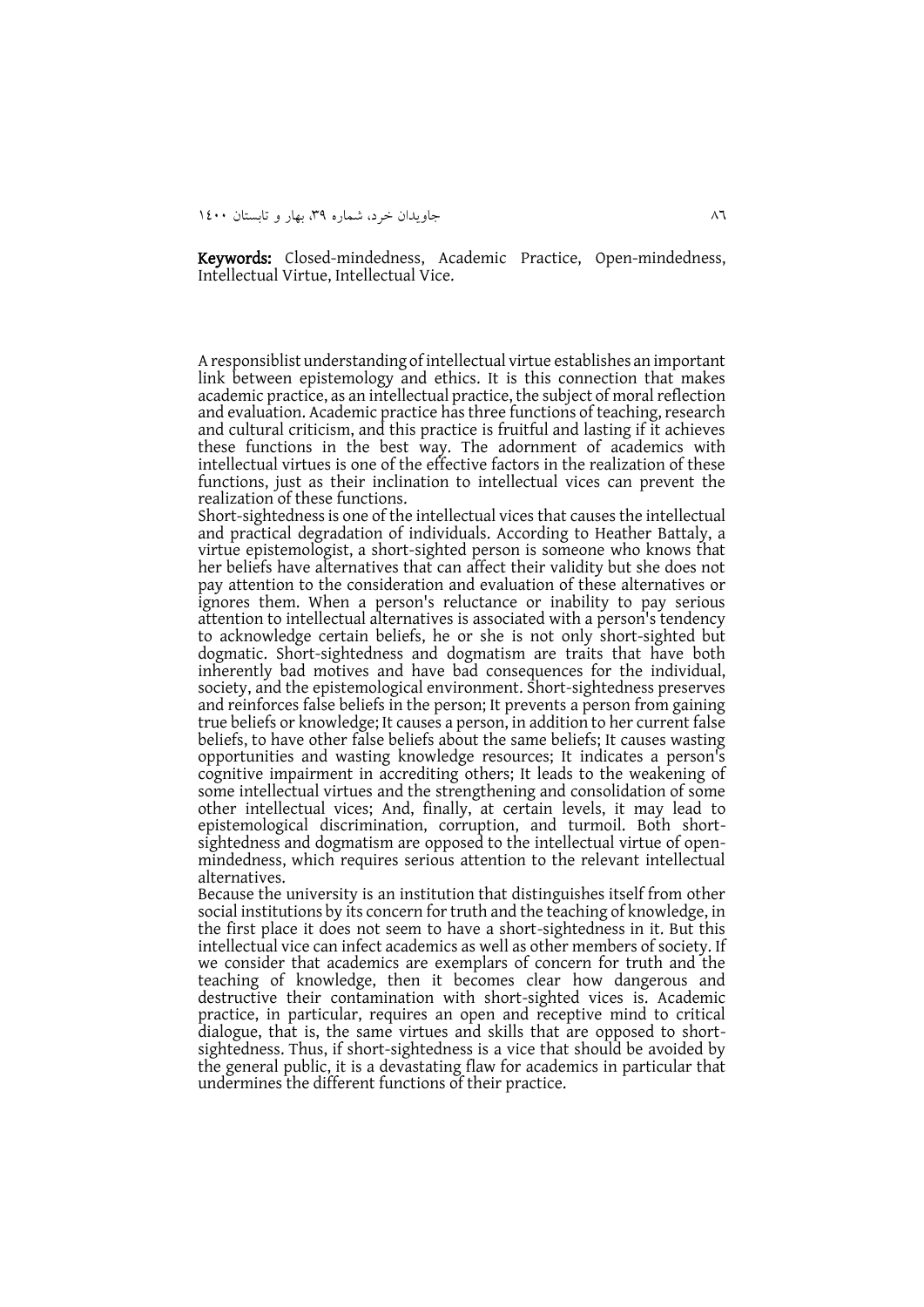Short-sighted expansion in the university greatly affects the educational function of this institute and deprives it of its main purpose, which is to transfer knowledge, skill or art. Short-sighted teaching is teaching in which the teacher has a closed mind and ignores the relevant intellectual alternatives that students offer in the form of a question, opinion, or opposing evidence. The short-sighted teacher, by ignoring the intellectual alternatives desired by the students, leaves no motivation for them to progress in the learning process. She is fascinated by the particular teaching methods, perspectives, and resources she oversees, and does not welcome suggestions from others to change the way she teaches and to use competing perspectives and new sources.

Short-sightedness also threatens the research function of academic practice, which reflects the search for truth. Short-sighted research activity does not meet any of the requirements of genuine research. The shortsighted or dogmatic researcher who does not pay serious attention to alternative intellectual views sacrifices the accuracy of the research and its achievements to the bias and fascination with her views. She presents her research achievement without considering the sources that may change the results of her work. She also has the least potential for collective research activity.

In addition, the university is an institution within civil society to which, in accordance with its responsibilities, it must guard open-mindedness and oppose short-sightedness and dogmatism. Therefore, the short-sightedness of academics causes none of the sub-functions of university cultural criticism to be realized. Short-sightedness not only undermines the professional competencies of academics, but by facilitating and reinforcing other intellectual vices, deprives them of the possibility of realizing the nonprofessional competencies that are to be strengthened in the individual through academic practice and provide grounds for cultural criticism of society. Moreover, short-sightedness hinders the transmission, interpretation and development of cultural tradition. An expression of this short-sightedness can be seen in the ideological dogmatism about cultural heritage which prevents new interpretations of it or makes parts of it more important than other parts just for ideological reasons. In addition, shortsightedness limits political awareness and prevents social and political criticism in universities.

On the other hand, academic practice with open-mindedness is manifested in three levels of this intellectual virtue. At the first level, virtuous academic practice requires a critical confrontation with one's own assumptions, methods, resources, and achievements through serious consideration of relevant intellectual alternatives. An open-minded academic is not only not afraid of this confrontation, but also actively seeks to test her views, theories, and evidence. At the second level, virtuous academic practice requires an impartial judgment between views and theories. An openminded academic avoids unwarranted bias in favor of particular views and theories that do not have adequate scientific and scholarly support, and relies on appropriate theoretical or practical evidence for her judgments. At the third level, virtuous academic practice requires constant search for knowledge and striving for understanding and learning throughout life. An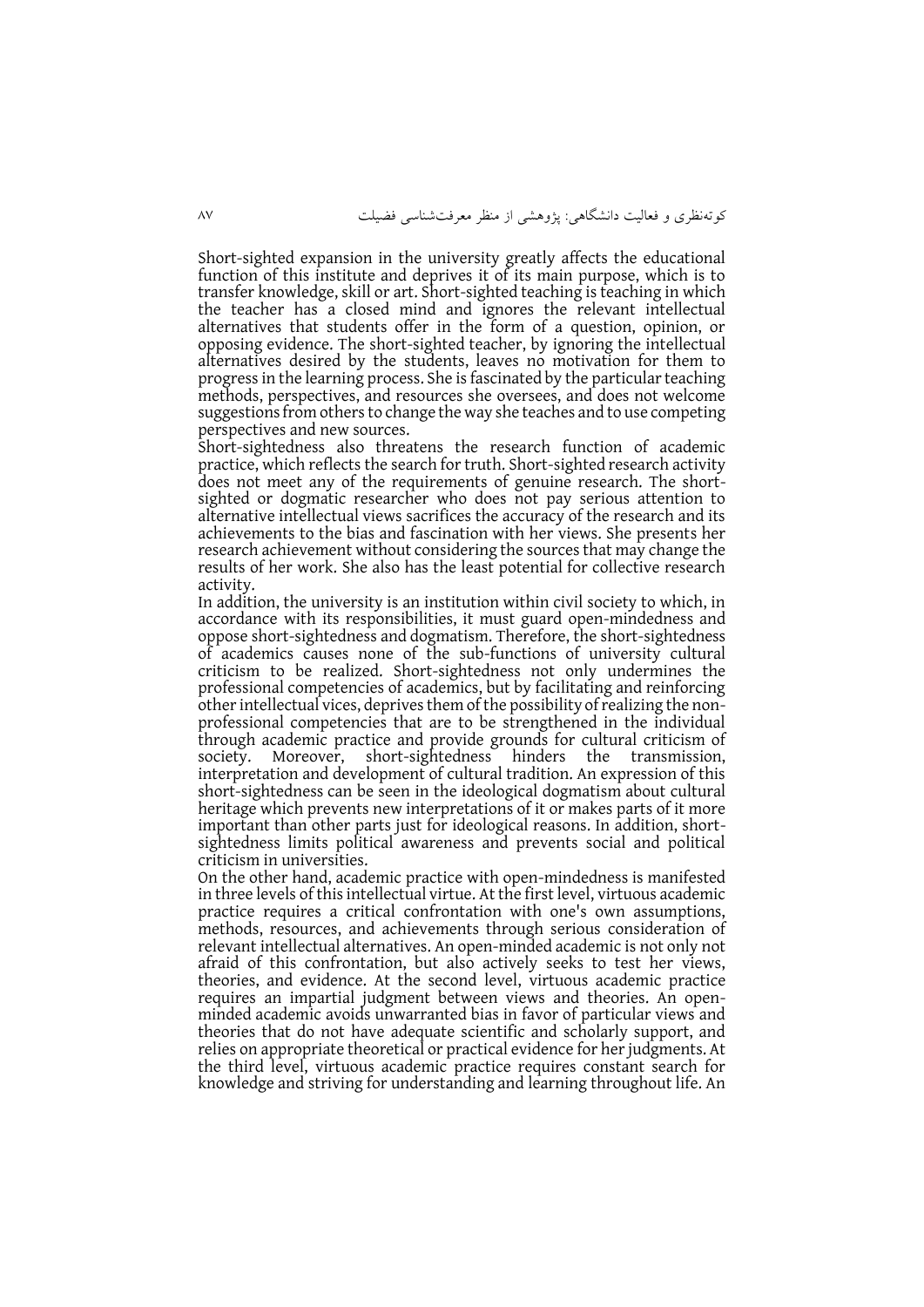open-minded academic is far from believing that he owns the truth and does not need to learn and understand alternative theories; in his view, understanding and learning is always a search.

In this article, after outlining a framework that provides an opportunity to discuss the importance and impact of moral and intellectual virtues and vices on academic practice, we turn to the main characteristics of shortsightedness and what makes it an intellectual vice. Then, we show how this vice misleads the three functions of academic practice and degrades them, while on the other hand, open-mindedness enriches these functions and helps them to be realized in the best possible way.

Keywords: Short-sightedness, Academic practice, open-mindedness, Intellectual virtue, Intellectual vice.

#### References

- Baehr, Jason (2011), *The Inquiring Mind: On Intellectual Virtues & Virtue Epistemology*, Oxford: Oxford University Press.
- Battaly, Heather (2014 a), "Varieties of Epistemic Vice" in The Ethics of Belief, Jonathan Matheson and Rico Vitz (eds.), Oxford: Oxford University Press.
- Battaly, Heather (2018 a), "Can Closed-mindedness be an Intellectual Virtue?" in Journal of Moral Philosophy, Vol. 14: No. 6.
- Battaly, Heather (2018 b), "Closed-mindedness and Dogmatism" in Episteme, Vol. 15: No. 3.
- Battaly, Heather (2020), "Closed-mindedness as an Intellectual Vice",  $\overline{a}$  Available  $\overline{a}$  at: <https://www.academia.edu/37905556/Closedmindedness\_as\_an\_I
- ntellectual\_Vice> [Accessed 27 September 2020].
- Kidd, Ian (2019), "Epistemic Corruption and Education" in Episteme, Vol. 16: No. 2.
- Nixon, Jon, *Be Sou-ye Daneshgah-e Fazilatmand* [*Towards the Virtuous University*], Translated by Amirhossein Khodaparast, Iranian Students Booking Agency.
- Zagzebski, Linda (2017), *Fazayel-e Zehn* [*Virtues of the Mind*], Translated by Amirhossein Khodaparast, Tehran: Kargadan. (in Persian)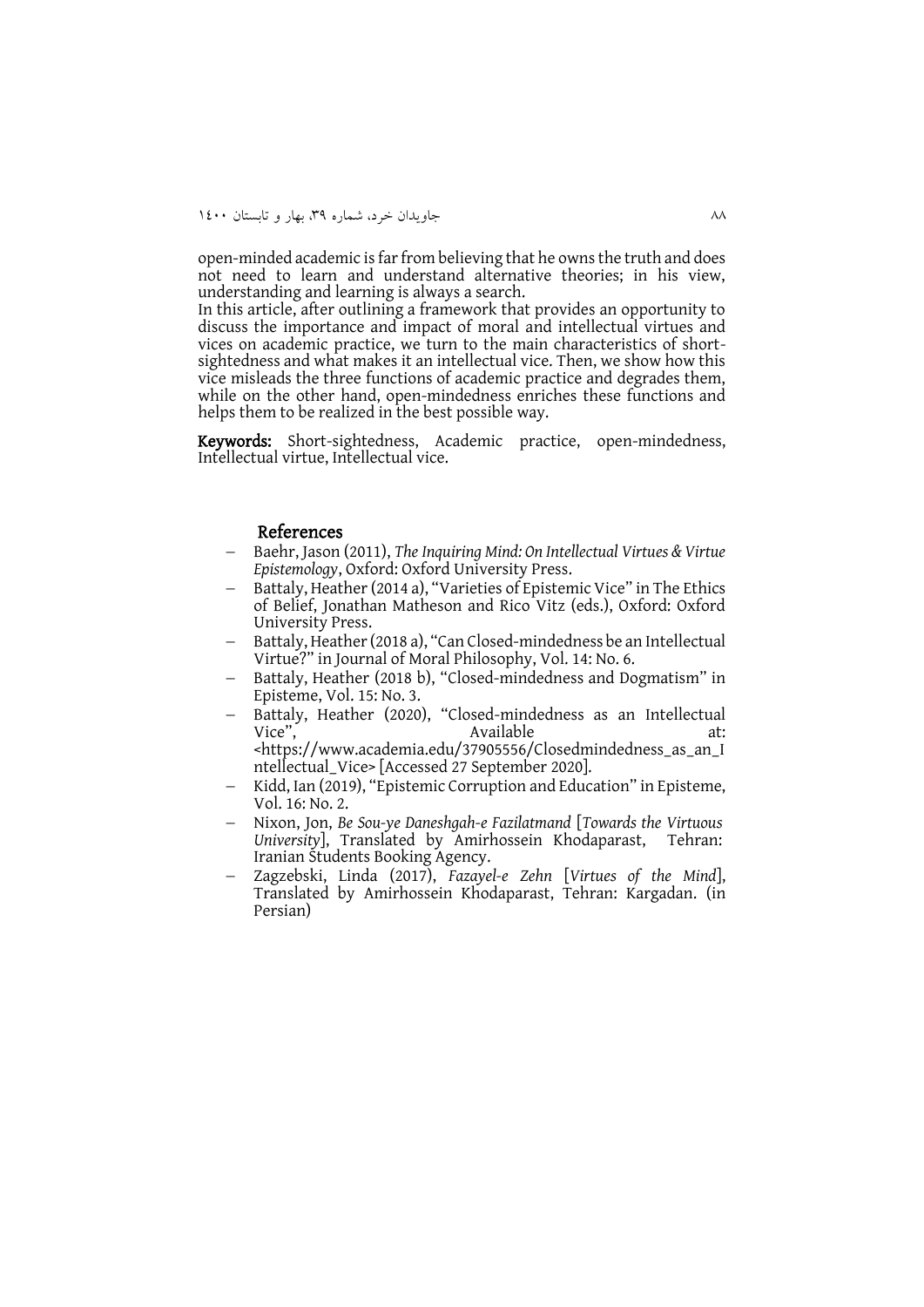**این مقاله دارای درجه علمی-پژوهشی است**

**مجله علمی جاویدانخرد، شماره ،93 بهار و تابستان ،0011 صفحات -58 001**

**کوتهنظری و فعالیت دانشگاهی: پژوهشی از منظر معرفتشناسی فضیلت**

**امیرحسین خداپرست\***

1

**چکیده** کو ته نظری ٔ رذیلتی فکری اســـت که مو جب تنزل فکری و عملی افراد می شود. فعالیت دان شگاهی، به طور خاص، نیازمند ذهن گ شوده و پذيرای گفتوگوی نقادانه استت، يعنی همان فضتیلتها و مهارتهايی که در نقطة مقابل کوتهنظری قرار دارند. بنابراين، اگر کوتهنظری رذيلتی استت که یمو م افراد بايد از آن بپرهيزند، برای دانشـــگاهيان، به طور خاص، عيب و ايرادی ويرانگر ا ست که کارکردهای متفاوتِ فعالیتهاي شان را تباه میکند. در اين مقا له، پس از طرح چارچوبی که مجال بـحث در باره ی اهمـیت و تأثیر فضــيلتها و رذيلتهای اخلاقی و فکری را در فعاليت دانشــگاهی فراهم میک ند، به ويژگی های ی مده ی کو ته نظری و آن چه آن را رذيلتی فکری می ســازد میپردازيم. ســپس، نشــان میدهیم که اين رذيلت چگونه ممکن

> \* یضو هیأت یلمی مؤسسة پژوهشی حکمت و فلسفة ايران. رايانامه: [khodaparast.amir@gmail.com](mailto:khodaparast.amir@gmail.com) تاريخ دريافت:١٣٩٩/٨/٦ ١٢٩٩/٨/٩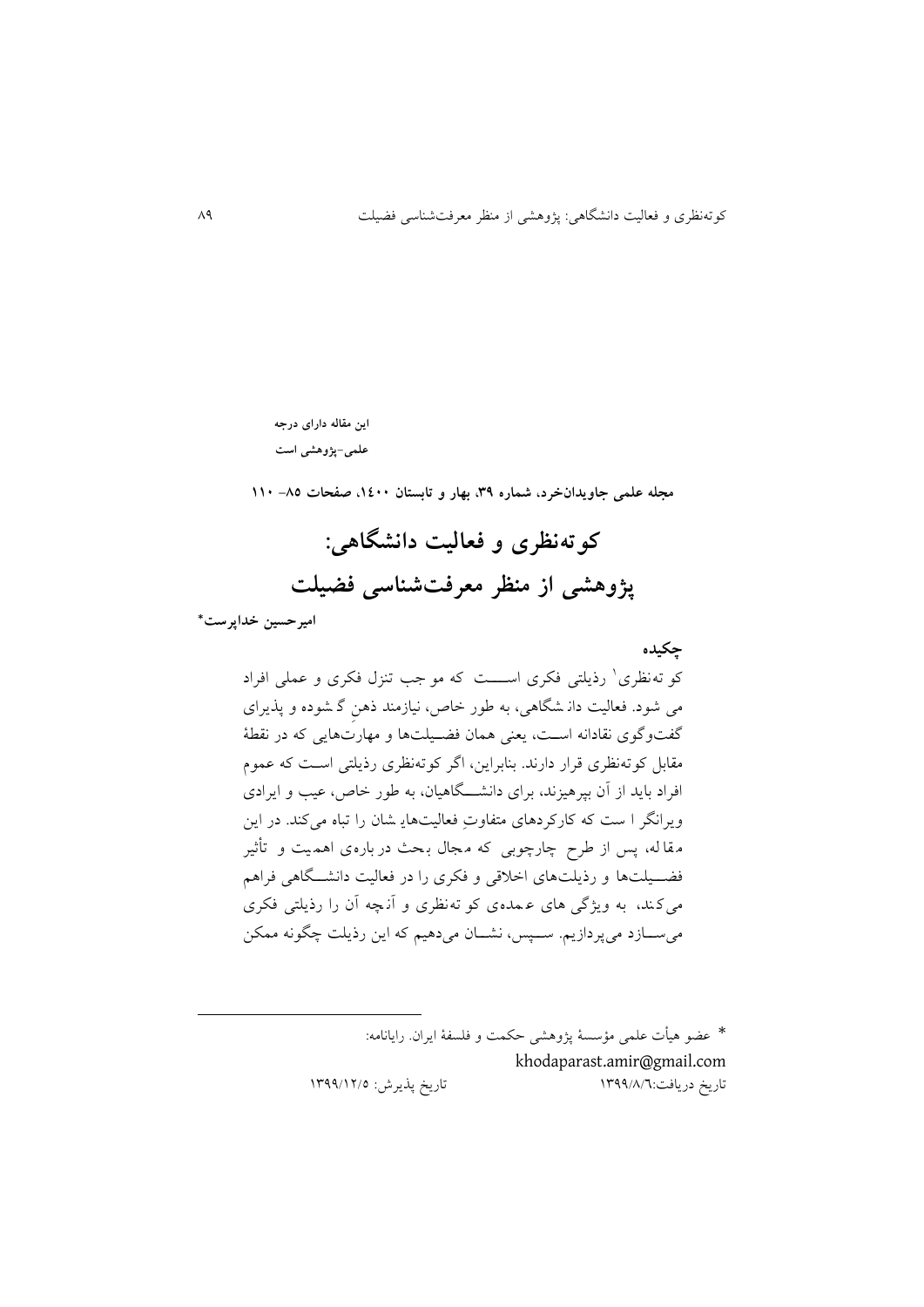31 جاويدان خرد، شماره ،93 بهار و تابستان 0011

است کارکردهای متفاوتِ فعالیت دان شگاهی را به بیراهه برد و موجن تنفک آنها شود. **کلیدواژهها:** کوتهنظری، فعالیت دانشگاهی، گشودگی ذهنی، فضیلت فکری، رذيلت فکری.

**چارچوب بحث: ارزیابی فضیلتگرایانة فعالیت دانشگاهی**  از منظر اخالق فضتتیلت، چنانکه ارستتطو میگفت، منش، که بیانگر یمیقترين حاالت درونی وجود شخص ا ست، کانون ارزيابی اخالقی ا ست. فایل اخالقی ک سی ا ست که اندکاندک به فضیلت مندانه یمل کردن خو میگیرد و منش اخالقی پايدار، تثبیتشده و اعتمادپذيری می يابد. منشــي که به فضــيلتی اخلاقی آراسـته اسـت متضــمن عواطف و حالات درونی مناســب در قبال موضــوع اخلاقی اســت. همچنین، منش فضـــیلتمندانه مت ضمن یمل در ست ا ست. تمايل های درونی ف ضیلتمندانه ای که به صورت ملکه ای نفه سانی درآمدهاند فاعل اخلاقی را به سوی عملی متنا سب با خود سوق می دهند. در نتی جه، اگر نظر يه ی اخالق پ یا مدگرا يا نه را نتی جه بن یاد و نظر يه ی اخالق کانتی را وظیفه بن یاد قل مداد کنیم، مَی توانیم بگوییم که اخلاق فضــــی لمت منش بن یاد اســــت .(Athanassoulis, n.d.)

انديشهٔ اصلی در اخلاق فضیلت این است که در ارزیابی اخلاقی باید به جای تأکید بر ایماک، به یامالن و منش اخالقیشتتتان توجه کرد. اين انديشتتته، در دهههای اخیر، از اخالق فراتر رفت و وارد قلمرو معرفتشناسی شد، به گونهای که اندکاندک به نظريهی معرفتی انجامید که متناظر با اخالق ف ضیلت، معرفت شنا سی ف ضیلت خوانده می شود. اندیشهی اصلی در معرفت شناسی فضیلت همان اندیشهی کانونی اخلاق فضیلت است و در آن، اوال،ً به جای باور، باورنده يا فایل معرفت متعلَّق ا صلی ارزيابی ا ست و، ثانیا،ً در اين ارزيابی به منش و خصتتتلت های فکری او توجه می شتتتود. همان طور که در روايتهای گوناگون از اخالق ف ضیلت به آرا ستگی منش فایل به ف ضیلت های اخالقی يا ابتالی منش او به رذيلتهای اخالقی نظر می شد، گمان معرفت شنا سان ف ضیلت نی ف اين است که آنچه در ارزيابی معرفتی اهمیت دارد آراستگی منش باورنده به فضیلتهای فکری يا ابتالی منش او به رذيلتهای فکری است )1998 ,Zagzebski).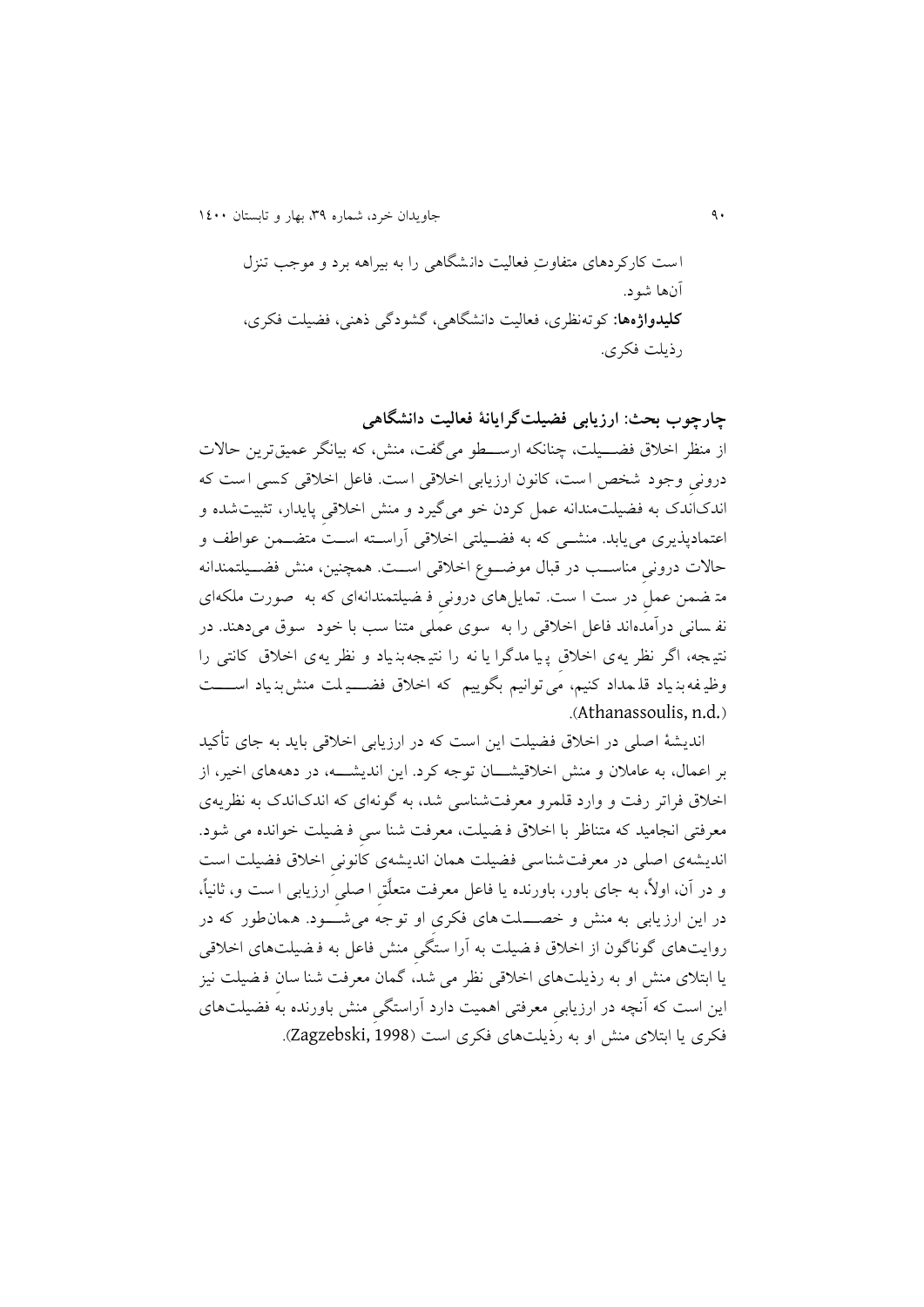مطابق انچه جیسن بئر <sup>1</sup> در مدخل «معرفتشناس<sub>ی</sub> فضیلت» دانشنامهٔ اینترنتی فلسفه آورده ا ست، روايت های گوناگون از معرفت شنا سی ف ضیلت و مفهوم ف ضیلت فکری تفاوتهايی ظريف و پیچیده با هم دارند و اين امر تعمیم ديدگاهها و احکام يک روايت را به روايت ديگر د شوار می سازد. با اين حاک، می توان معرفت شنا سی ف ضیلت را در قالن دو رويکرد کلی متفاوت به مفهوم فضتتیلت فکری بررستتید. در رويکرد نخستتت تمايل به اين ا ست که ف ضیلت فکری ويژگی ای کمابیش تثبیت شده در شخص دريافته شود که از حیث د ستیابی به صدق ایتمادپذير ا ست. بر اين ا ساس، قوا يا فرايندهايی شناختی مانند بینايی، حافظه، دروننگری و استدالک فضیلت فکریاند چون معموالً ما را به صدق می ر سانند. معرفت شنا سانی که چنین رویکردی دارند به ویژگیهایی شناختی علاقهمندند که ابزارهايی مؤثر برای دستت يافتن به ارزشهايی معرفتی چون صـدق و فه اند و دغدغهی ا صلی آنان تحلیل ف ضیل تگرايانهی معرفت و توجیه معرفتی ا ست. برای نمونه، آنان ا ستدالک می کنند که معرفت باوری صادق ا ست که از کاربرد ف ضیلت <sup>9</sup>فکری حاصتل میشتود. اين رويکرد با رويکردی در معرفتشتناستی که ایتمادگرايی خوانده می شود قرابتی چشمگیر دارد. از این رو، می توان آن را معرفت شنا سی فضیلتِ .)Baehr, n.d( نامید ایتمادگرايانه

برخالف رويکرد ایت مادگرا يا نه به معر فت شتتت ناستتتی فضتتتی لت، در رويکرد مســــئولیتگرایانه ٔ به این نگرشِ معرفتشــــناختی، منظور از فضــــیلت های فکری خصلت های مَنشی فکری خوب است، بدين معنا که فضیلت های فکری آن خصوصیات جاافتاده در منش فکری باورنده اند که او را به ارزش های معرفتی مهمی مانند »معرفت «، «فهم» و «حکمت» راهبر می شوند. در نقطهی مقابل، رذیلتهای فکری آن خصوصیات جاافتاده در منش فکری باورنده اند که او را از دستتتتیابی به اين ارزش های معرفتی بازمیدارند و، بیش از باور صادق، باورهای کاذب نصیبش میکنند.<sup>ه</sup> احتمال دست یافتن<sub>ِ</sub> شتخصتی به صتدق و فهم که خصتلتهایی مانند شتجاعت فکری، ثباتقدم، دقت و انصاف فکری داشته باشد بسیار بیشتر از احتماک دست يافتن شخصی به آن ها است که دچار خصــلتهايی مانند جزم|نديشــی،<sup>٦</sup> يکســونگری، بزدل<sub>یِ</sub> فکری و بی0قتی اســت.<sup>٧</sup> بهیالوه، اين خ صلت ها خود کماکهايی شخ صی اند و ه اکت ساب آن ها شخص را، به طور کلی، فارغ از نقش ها و کارکردهای فردی و اجتماعیش، بهتر می کند هم زندگی ای که شامل آنها باشد زندگی ارزشمندتری است (Baehr, n.d).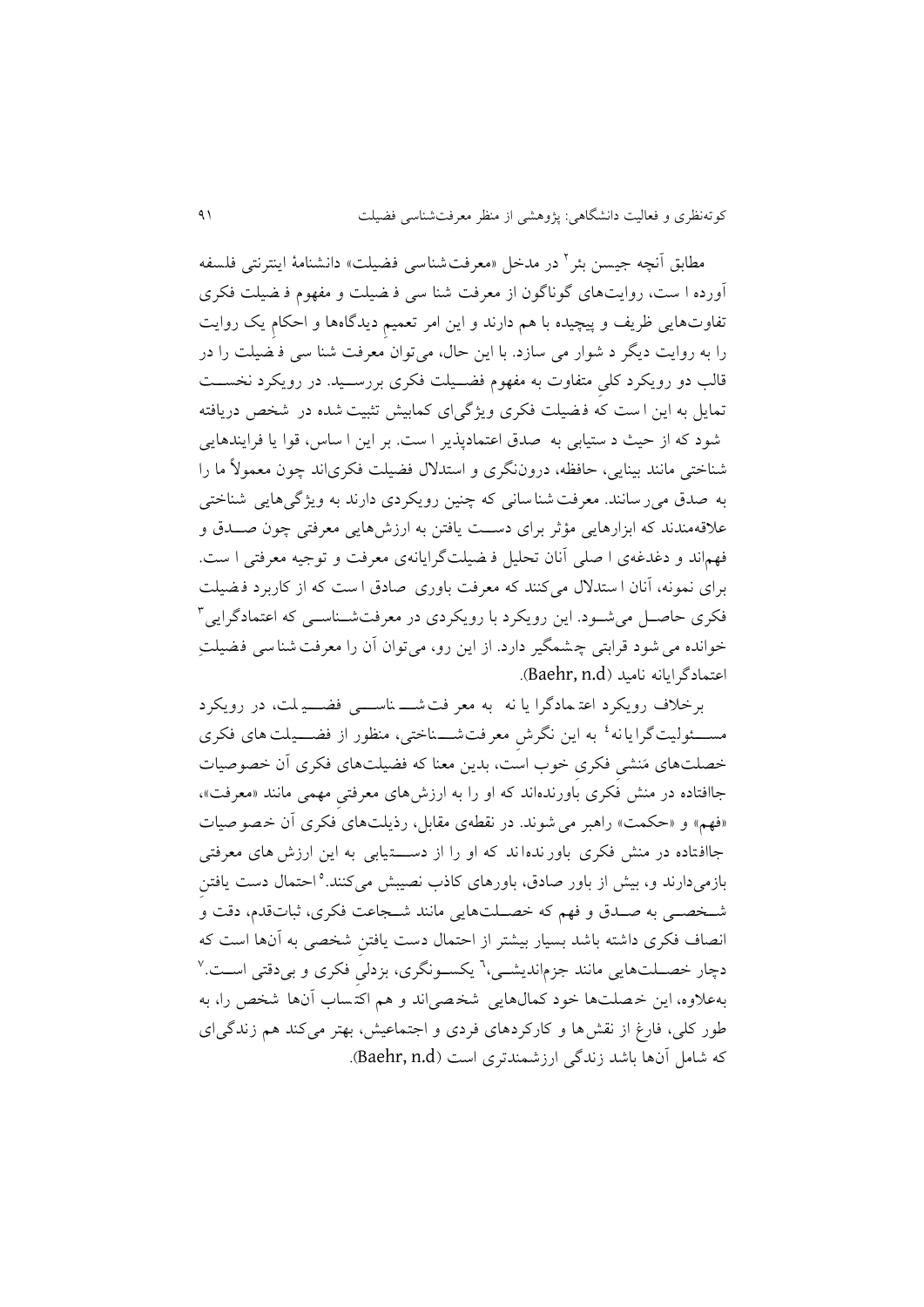روشـن اسـت که روايت مســئوليتگرايانه دلالتهای اخلاقی آشــکاری دارد. اين روايت بر پذيرش ارادهی انسانی، گرچه به صورتی غیرمستقیم، در کسب معرفت متکی ا ست و ف ضیلت ها و رذيلتهای فکری را خ صو صیاتی اکت سابی تلقی می کند. در حالی که قوا و فرايند های فکری تا حد زيادی طبيعی اند و نمی توانند در معرض داوری اخالقی قرار گیرند، رويکرد م سئولیت گرايانه بر خ صلت هايی من شی تأکید می کند که تا حد زيادي اکتسابي شمرده مي شوند (زگزبسکي، ١٣٩٦: ١٥١–١٥٦).

چارچوب بحث ما را در اين مقاله همین رويکرد اخیر شتتکل میدهد. گمان بر اين است که دانشتگاه فضایی مدنی است که اجتماعی معرفتی را شکل می دهد. هدف ظاهری اين اجتماع معرفتی، به چ شم کسانی که از خارج بدان می نگرند، گسترش علم از طريق پژوهش و تدريس اســـت اما اين صــــرفاً بيانگر قشــــریترين لايه از فعاليت دانشگاهی است که به ويژه تحت تأثیر ديدگاههای ديوانساالرانه به نهاد دانشگاه، اهمیتِ محوری يافته ا ست. نظر به تاريخ دانـشگاه و انگيزههای بنيانگذاران دانـشگاههای بزرگ جهان ن شان می دهد که فعالیت دان شگاهی، علاوه بر کار علمی، شامل بسط و ا شاعه ی ارزشهايی شمرده می شده ا ست که در يک سطح روحیه ی یل ورزی و فعالیت یلمی را ترويج می کردها ند و، در ســـطحی ديگر، به افراد شـــخصــــيتی مدنی- اخلاقی میبخ شیده اند تا قادر با شند به صورتی بهتر و م سئوالنه تر زندگی کنند و البته، در پرتو آزادی دانشتگاهی، از اين دستتاوردها در مقابل مداخلهها و تعرّضهای بیرونی صتیانت کنند. من شأ آن گونه فعالیت دان شگاهی که بتواند چنین ويژگی هايی دا شته با شد من شی خلاقی و فکری است که به فضیلتهایی چون گشودگی ذهنی، ^شجاعت و خودایینی معطوف يا آراسته و از رذيلت های مقابل آنها بهدور يا پیراسته باشد. در اين مقاله، يکی از مهمترين رذيلتهای فکری را برمی ِ سیم که اگر در منش فکری ًشخص دان شگاهی رسوخ يابد، کارکردهای سه گانهی فعالیتهای حرفهای او را تضعی و، در نهايت، تباه میکند: کوتهنظری. بايد در نظر داشتت که اين بررستی، به طور یام، نمونه ای به دستت میدهد از کاربردِ نظريهی فضتتیلت، به منفلهی نظريهای اخالقی- معرفتشتتناختی، در ستتیاقی یملی و، به طور خاص، بحثی در شتتناخت دقیق تر يک رذيلت فکری از طريق مالحظهی لوازم و آثار آن در فعالیت دانشگاهی است.

**کوتهنظری در مقام رذیلت فکری**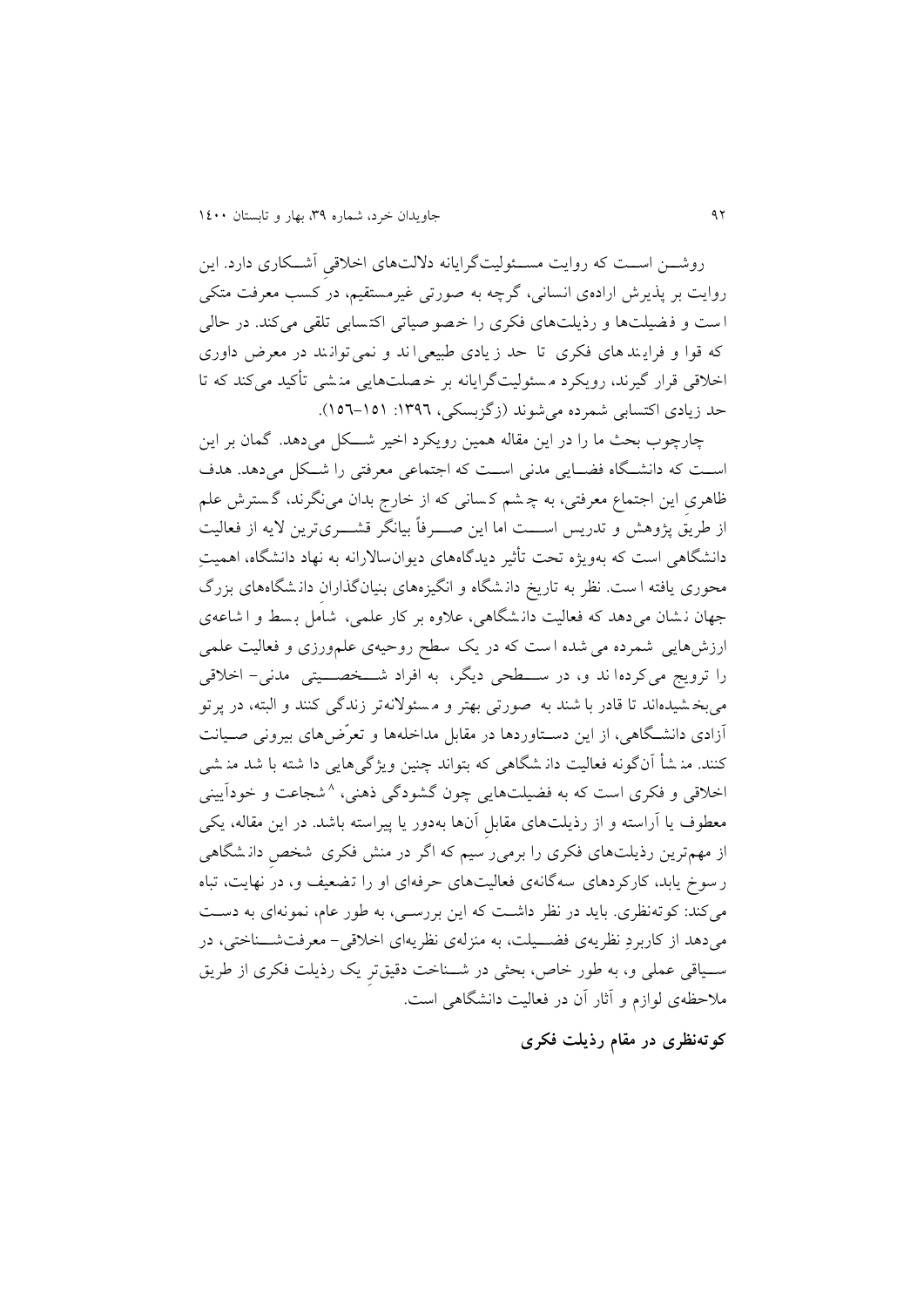برای ایضــاح کوتهنظری از نوشـــتههای هتر باتلی،'` معرفتشـــناس و فیلســـوف اخلاق فضیلتگرا، سود می بریم که در قالب مقالههایی چند کو شیده ا ست وجوه گوناگون آن را بررســد. `` باتلی میگوید میتوان کوتهنظری را به «اکراه یا ناتوانی در توجه جدی به بديل های فکری ذی ربط» تعريف کرد (2 2020: 2) 2 20 شخص کوتهنظر شخصی ا ست که می داند باورهايش بديلهايی دارند که میتوانند بر صدق آن ها مؤثر با شند اما به بررستتی و ارزيابی اين بديلها توجهی نشتتان نمیدهد يا آنها را ناديده میگیرد. آن منش فکری که چنین مشتتتخصتتته ای دارد کوته نظرانه استتتت. به نظر باتلی، اگر اين کوتهنظری از قالن نگرشتی صتِرف خارج شتود و با تأکید شتخص بر صتدق باورهای خاص خودش همراه باشتتتد، به رذيلت فکری ديگری بدک می شتتتود که با کوته نظری هم,بسته است: جزم|ندیشی. `` به عبارت دیگر، وقتی اکراه یا ناتوانی در توجه جدی به بديلهای فکری ذیربط با گرايش شخص به ت صديق باورهايی خاص همراه با شد، او نهفقط کوتهنظر بلکه جفمانديش ا ست )18-20 :a 2018 ,Battaly). اين هر دو رذيلت در مقابل فضیلت فکری گشو دگی ذهنی قرار دارند که مقتضی توجه جدی به بديل های 01 فکری ذیربط است.

در تعریف کوتهنظری چند عنصر اساسی قابل تشخیص است. نخست، کوتهنظری ناشی از اکراه يا ناتوانی شخص کوته نظر است. او، به یلل درونی يا بیرونی، مانند منافع مالی يا محیط اجتمایی، نمیخواهد يا نمیتواند به انديشه های رقین و بديلی که ممکن اســت ديدگاهش را دســتخوش تغيير کنند توجهی جدی کند. دوم، شــخص کوتهنظر ممکن ا ست به ديدگاه های بديل توجهی ن شان دهد ولی اين توجه جدی نی ست ؛ يعنی، در نهايت، آن ها را به چیزی نمی گیرد. توجه جدی نداشتتن در قالب بی اعتنایی به ديدگاه های بديل يا ناديده گرفتن آن ها ظاهر می شتتتود و، در مواردی، به گونه ای بی عدالتیِ معرفتی،"' یعنی نادیده گرفتن نظام.ند دیدگاههای گروه یا گروههایی از افراد به علل جن سبتی یا قومیتی یا نظایر آنها، می|نجامد.<sup>۱۶</sup> سوم، دیدگاههای بدیلی که مورد بیتوجهی قرار می گیرند هم اندیشههای رقیب را شامل می شوند هم شواهد، پرسشها، منابع معرفتی و روش تحقیق. بدین مفهوم، اگر شخص شواهد مخالف با دیدگاهش را، هر قدر جدی با شند، به چیفی نگیرد، صرفاً به پر سش هايی بیندي شد که به نحوی مؤيد ديدگاهش هستند، منابعی را که ديدگاههايی بديل عرضه می کنند ناديده بينگارد يا روش تحقیق خود را، بدون توجه به روشهای ممکن ديگر، يگانه روش معتبر ب شمارد، دچار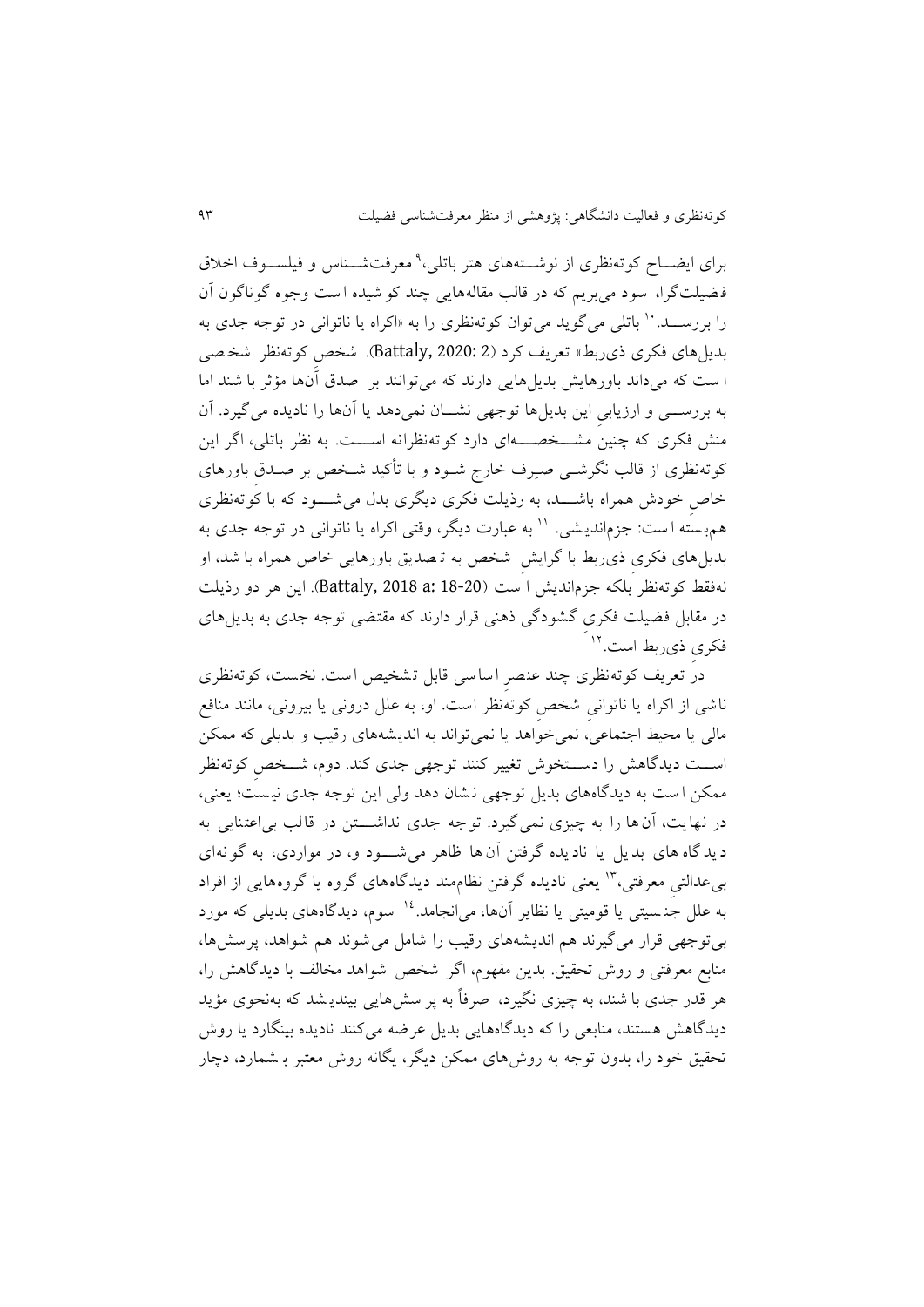کوتهنظری استتت. در همهی اين موارد، اگر شتتخص، در عتتمن بی توجهی، به ستتود موضـعی خاص ســوگیری داشــته باشــد، آنگاه نهتنها کوتهنظر بلکه جزم|ندیش اســت. چهارم، کوتهنظری مستلفم توجه جدی نداشتن به ديدگاههای بديلی است که ذیربطاند. منظور از ذیربط بودن ديدگاههای بديل آن اســـت که اين ديدگاهها قابليت آن را دارند که نگرش شخص را در معرض تغییر یا اصلاح قرار دهند.<sup>۱۰</sup> بر این اساس، شخص البته از لحاظ معرفتی محق ا ست که به باورهای بديلی که به باورهای او ربطی ندارند چ ش بپوشد )2-5 2020: ,Battaly).

آنچه در اينجا مورد بحث ا ست کوته نظری به مثابهی خ صلتی من شی ا ست. چنانکه گفته شــد، وقتی از خصــلت منشـــی ســخن میگوییم، به مجموعهی باورها، انگیزهها، عواطف و اعمالی ا شاره داريم که در نهاد شخص ر سوخ يافته، تثبيت شده و جزئی از شخصیت او شدهاند. شخص کوتهنظر يا جزمانديش شخصی است که چنان دچار اين رذيلت فکری است که نه در يک يا چند موقعيت بلکه در موقعيتها و اوضاع و احوال گوناگون پیوستته کوته نظرانه میانديشتد و یمل می کند. اين متفاوت استت با وعتعیت شخصی که گهگاه گرفتار کوته نظری میشود ولی چنین منشی ندارد. در واقع، شخص اخیر دچار نقصی غیرمنشی است، نه رذيلت فکری.

کوتهنظری و جزمانديشی صرفاً در مورد باورهای کاذب رخ نمیدهند. ممکن است شخص باورهايی صادق داشته باشد اما شیوه ی باور داشتنش به آن ها برآمده از خصلت کوتهنظری يا جفماندي شی با شد. در اين شرايط، او، گرچه باورهايی صادق دارد، فاقد توجیهی مناسن برای آنها است، توجیهی که باورهای صادقش را به سطح معرفت ارتقا دهد. اين خود نشـــان میدهد صــــرف نظر از صــــدق يا کذب باورها، انگيزش نهفته در کوتهنظری و جزم انديشی انگيزشی بد و درخور تقبيح است (6 Battaly, 2020: 6).

همچنین، کوتهنظری و جزماندیشی به منزلهی خصلتی منشی ممکن است صورتی موضعی<sup>۱۲</sup> یا کلی<sup>۱۷</sup> داشته باشند. در کوتهنظری موضعی، شخص فقط در حوزهای خاص از معرفت ب شری کوته نظر ا ست در حالی که ممکن ا ست در حوزه های ديگر اينگونه نباشد. برای نمونه، در مورد شخصی که باورها و تفاسیر دينیش را بدون توجه جدی به باورها و تفاســــیر بدیل برمیگیرد در حالی که هم|و در برگرفتن دانش علمی همواره به شتتواهد و ديدگاههای بديل توجه میکند میتوان گفت که او در موعتتع باورهای دينی کوتهنظر يا جزمانديش است. اما اگر اين کوتهنظری يا جزمانديشی به مواضع ديگر، اعم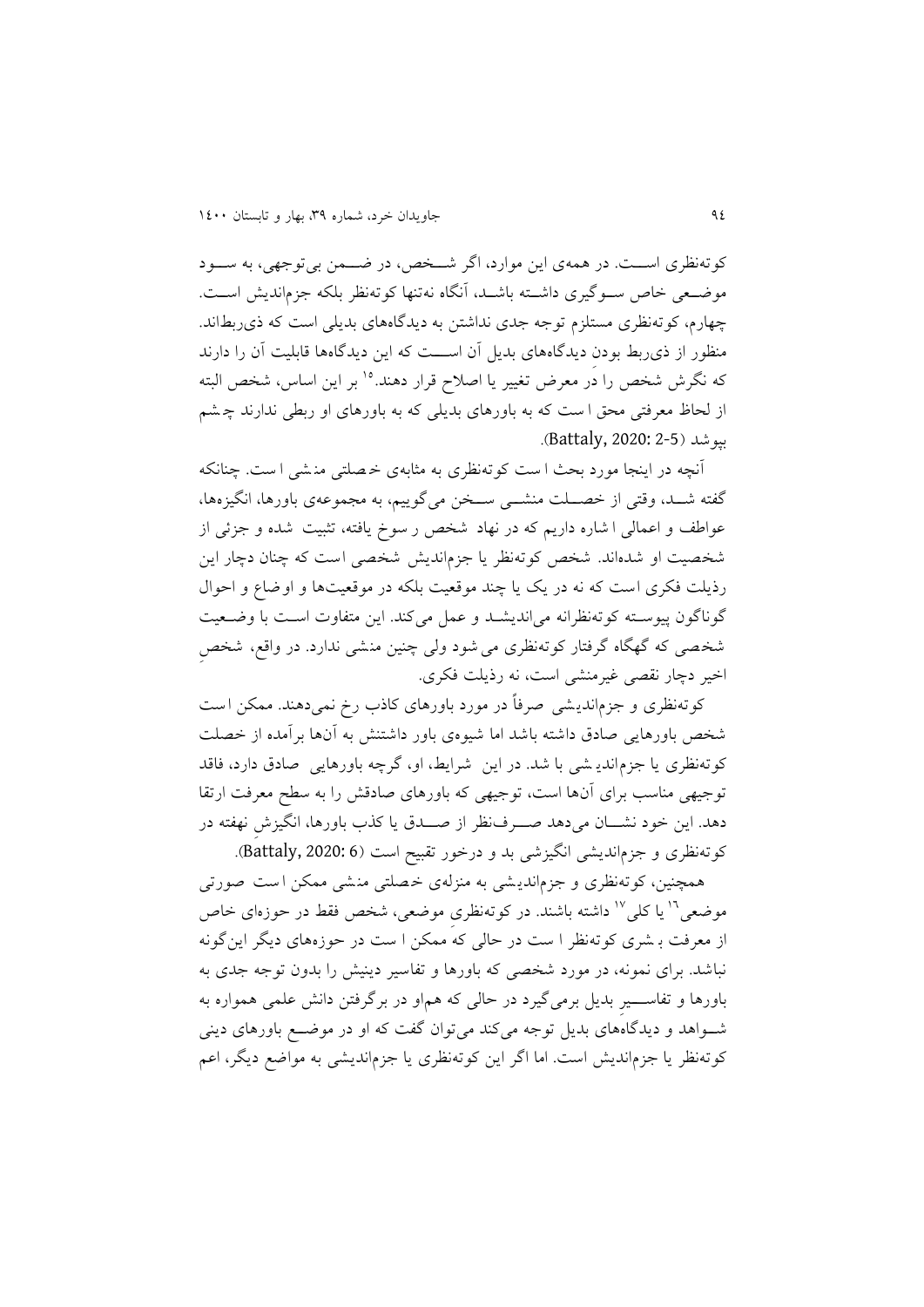از یلمی، اخالقی، سیاسی، نیف تسرّ ی يابد، آنگاه میتوان شخص را به کلی، يعنی در هر حوزهای، کوتهنظر يا جفمانديش دانست.

 پس از طرح اين نکات درباره ی کوته نظری، باتلی می پرستتتد که به چه معنا می توان اين خصـــلت را رذيلتی فکری شـــمرد. او بر آن اســـت که رذيلت فکری بيانگر تمايلی شناختی است که نحوهی اندیشیدن شخص را بد میکند و موجب می شود که در ست نینديشد. بدين معنا، کوتهنظری و جفمانديشی رذيلتاند چون نحوهی انديشیدن شخص را از حیث پیامدها يا از حیث مستتتئولیتی که در قباک آن دارد به بیراهه می برند. اين هر دو حیث در رذیلت بودن کوته اندیشتی و جزم اندیشتی مهم اند؛ پیامدهای بد نشسان می دهند که اين رذيلتها فاقد ارزش ابزاری يا حتی ضدارزش اند و مسئلهی مسئوليت نشتان میدهد که اين رذيلتها ذاتاً بد و عتدارزشاند. در هر دو حاک، شتخص از نظر <sup>06</sup> اخالقی درخور نکوهش است )6-9 2020: ,Battaly).

ابتدا به پیامدهای بدی بپردازیم که رذیلت کوته نظری و، به تبع، جزم اندیشت ی به وجود میآورند:

.0 کوتهنظری خ صلتی ا ست که موجن حفظ و تقويت باورهای کاذب در شخص میشود. اگر او پیشاپیش باورهايی کاذب داشته باشد، کوته نظری ايستادگی او را ب ر اين باورها تحکیم میکند. به این ترتیب، شخص ا سیر حبابی معرفتی می شود؛ یعنی به این گمان می افتد که نهتنها باورهايش صادق ا ست بلکه شاهد يا ديدگاهی هم وجود ندارد که نقص يا کذب آن ها را نشتتتان دهد. در نتیجه، کوته نظری شتتتخص را به ستتتوی اعتمادبهنفسی کاذب دربارهی تواناییهای شناختیش سوق می دهد. حتی اگر پیشفرض کذب باورها را هم تغییر دهیم، یعنی فرض کنیم که شخص واجد باورهایی صادق بوده اســت، باز هم رذيلت کوتهنظری اين پيامدهای بد را دارد زيرا او را از نظر معرفتی، نزد خود بینقص و بینیاز از توجیه مناسن باورها و ديدگاهها جلوه میدهد.

.1 کوتهنظری مانع د ستیابی شخص به باورهای صادق يا معرفت می شود. حتی ا گر شخص جزم انديش نبا شد، يعنی پيشاپيش به ديدگاهی خاص تعلقخاطر ندا شته با شد، باز هم رذيلت کوته نظری، با محدود کردن ذهن او به نظرگاه خودش، دســـتيابيش را به باورهای صادق يا معرفت بهقوّت تحديد میکند.

.9 کوتهنظری موجن میشود شخص، یالوه بر باورهای کاذب فعلی، دچار باورهای کاذب ديگری ناظر به همان باورها شود. باتلی شخصیت سمیئوئل کارترايت،<sup>۱۹</sup> يز شک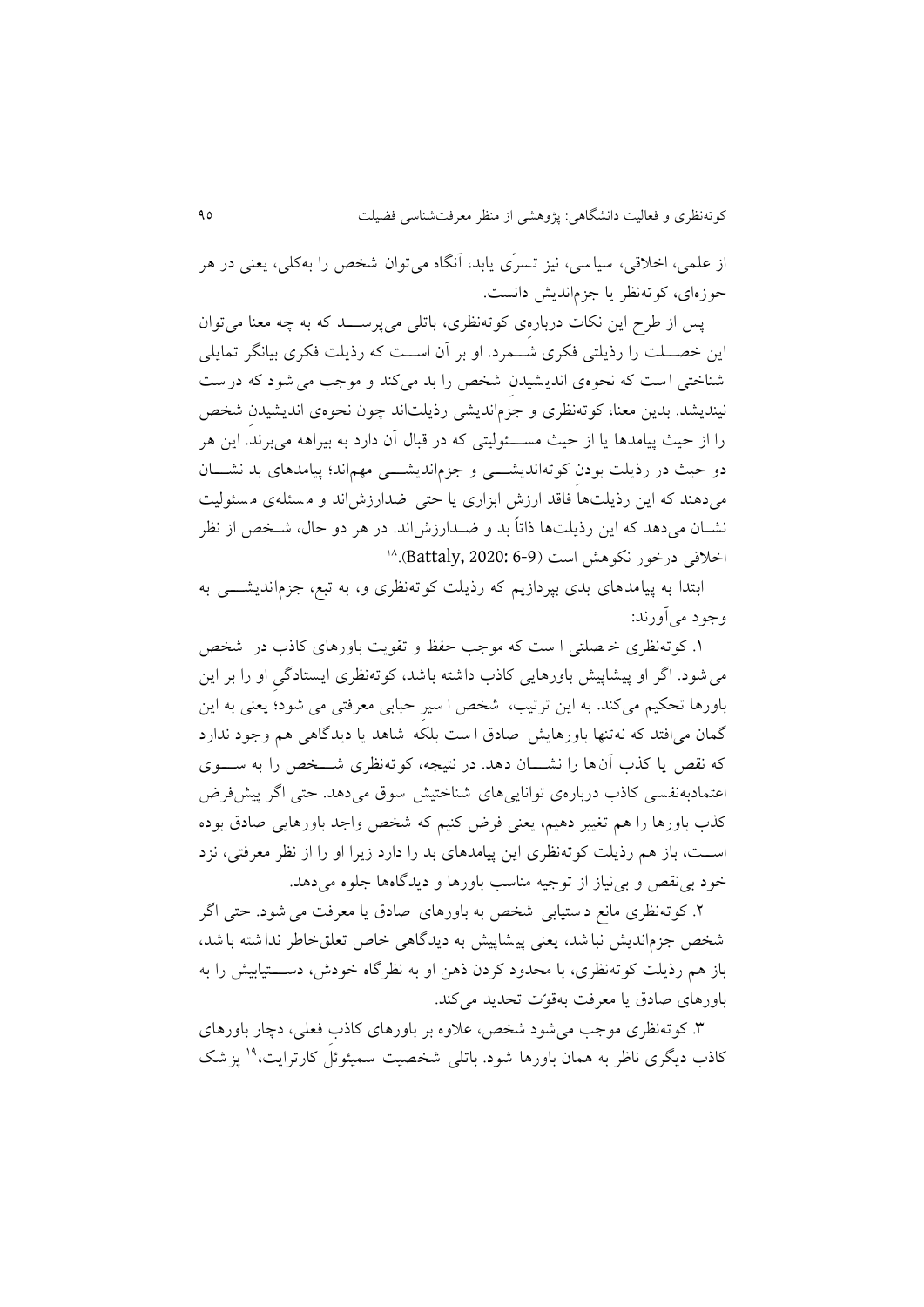امريکايی، را مثاک میزند. کارترايت بر اين باور بود که بردگان فاقد یاملیت انسانی اند و نمیتوان آنها را شخص به شمار آورد. او آثاری نیف منت شر کرد و در آن ها اين ديدگاه خود را توضــيح داد. منتقدان به کارترايت خاطرنشــان کردند که وقتی بردهای شــکنجه میشتود يا فرار میکند، نشتانههای یاملیت را از خود نشتان میدهد. اين انتقادِ روشتن ن شان می داد که نظريهی کارترايت نادر ست ا ست. با اين حاک، او، در مواجهه با آن، در نظريهاش بازنگری جدی نکرد بلکه گفت بردگانی که چنین نشسانه هايی از خود بروز میدهند دچار اختلالی روانی به نام میل به فرار یا دراپتومانیا`` هســــتند. به این ترتیب، کارترايت برای پشتیبانی از تصور نادرست خود دربارهی یاملیت انسانی بردگان نظريهی نادرستتتت ديگری در کار آورد که به تعبیری او را در جهل مرکّن انداخت. در واقع، کوتهنظری او در مواجهه با انتقادها نهفقط موجن تحکی باور نادر ستش شد بلکه باور نادرست ديگری نیف برای پشتیبانی از آن خلق کرد.

.0 کوتهنظری موجن فرصتتتستتوزی و اتالف منابع معرفی میشتتود. در حالی که میتوان وقت و منبعی مادی يا فکری را صرف طرح هايی ثمربخش کرد، کوتهنظری اين و قت و م نابع را زا ئل می ک ند. طرح فکری کارترا يت را برای تبيين اختلال روانی خودساخته اش در مورد بردگان در نظر آوريد. او، اگر دچار کوتهنظری نبود، میتوانست اوقاتی را که برای جعل اين اختالک روانی صرف می کند برای طرح فکری سنجیده تری هزينه کند. به پژوهش های ديگری توجه کنيد که امروزه نيز در جريان|ند و گرچه در ا صل برای حفاظت از منافعی خاص سازمان داده شده اند، موجن اتالف منابع معرفتی می شوند. برای نمونه، پژوهش هايی را در نظر بگیريد که برای اثبات فوايد سوخت های فسیلی طراحی میشوند و یمدتاً با حمايت مالی صاحبان صنايع مرتبط با اين سوختها پیش میروند. در حالی که آاليندگی ستوختهای فستیلی از حدود بررستیهای نظری فراتر رفته و، به صــورتی متزايد، زندگی ســاکنان کرهی زمين را در عمل تهديد میکند، طراحی پژوهشهايی به منظور اثبات فوايد استفاده از آنها فرصت سوزی و اتلاف منابع معرفتی است.

.5 کوتهنظری بیانگر یین و نقص شناختی شخص در ایتباربخشی به ديگران است. شتتتخص کوته نظر با جدی نگرفتن شتتتواهد و ديدگاه های بديلی که از جانن ديگران مطرح میشتود، آنان را پیشتاپیش از نظر معرفتی بیایتبار تلقی میکند. برای نمونه، اگر شتخصتی جنستیت زده باشتد و ديدگاه هايی را صترفاً به یلت طرحشتان از جانن زنان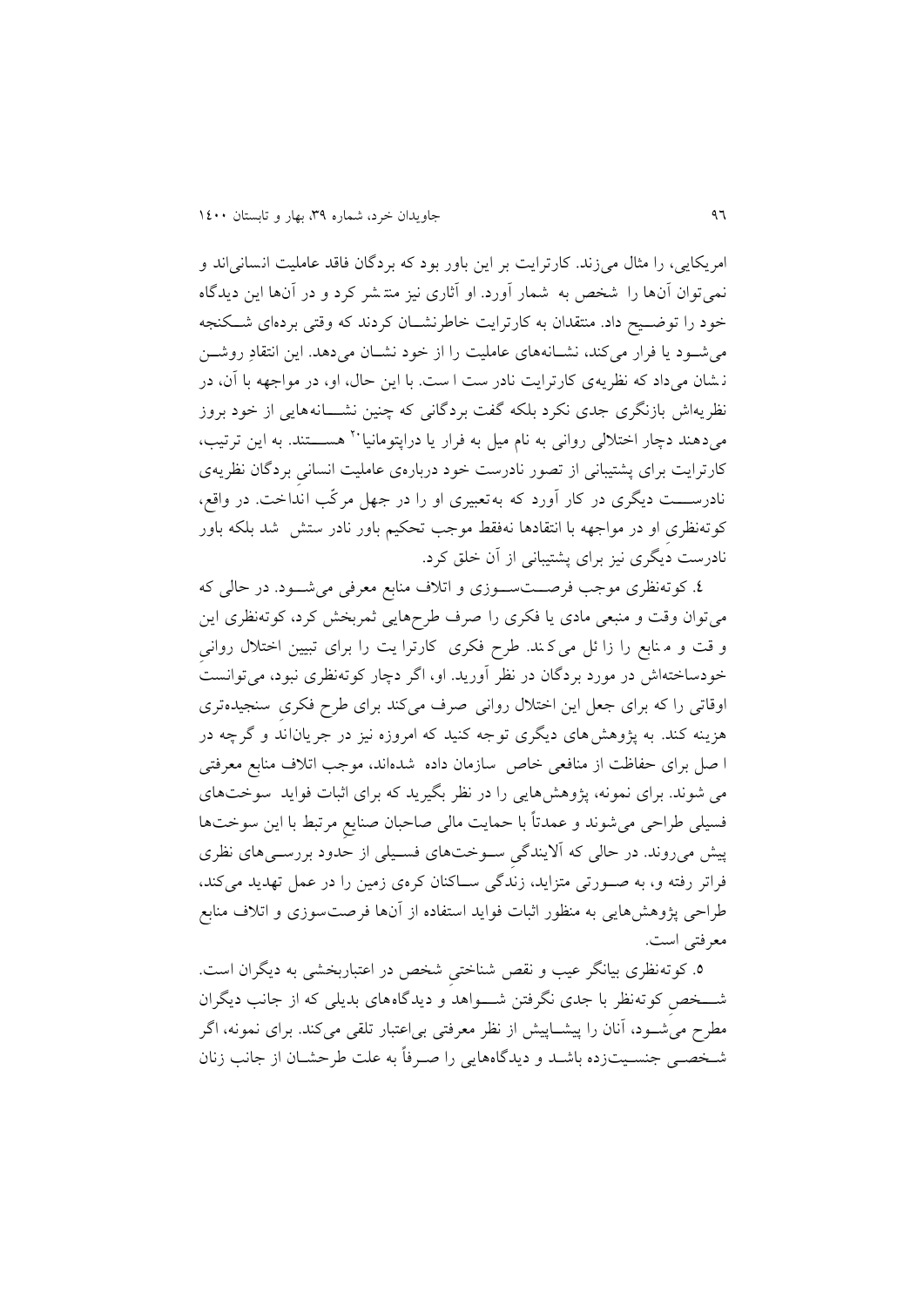بیاهمیت تلقی کند يا اگر ديدگاه های گروه های پايین مرتبه را در نظام اجتمایی به چیزی نگیرد صــــرفاً به این علت که از جانب آن گروهها مطرح شــــدهاند، میتوان او را کوتهنظر شمرد. چنین شخ صی به صورت نظام مند یدالت معرفتی را نقض میکند زيرا اقتضـــای عدالت معرفتی توجه برابر به ديدگاههای فکری بديل ذی ربط بدون در نظر داشتن مالحظات جنسیتی، طبقاتی، قومیتی و نظاير اينها است.

.8 درست بریکس نکته ی پیشین، شخص کوته نظر دچار اين یین و نقص شناختی استتت که به برخی افراد يا گروهها ایتبار معرفتی بیش از اندازه میبخشتتد. اين افراد يا گروهها یموماً همان هايی هستتتتند که با ديدگاه های شتتتخص همدکاند. به اين ترتین، کوته نظری به ايجاد اتاق های پژواک می انجامد؛ يعنی شتتتخص به گونه ای محیطش را سامان می دهد که در آن صرفاً تکرار و تأيید صداهای موافق را میش نود. به اين ترتین، کوتهنظری نهفقط رذيلتی فکری در خودِ شتتخص استتت بلکه با ایتباربخشتتی بیش از اندازه به موافقانش موجن شکل گیری رذيلتهايی فکری مانند ادیای نابجای مرجعیت فکری یا حتی قلدری معرفتی<sup>۲۱</sup> در آنها میشود.

۷. کوتهنظری موجب تضـعیف برخی فضـیلتهای فکری و تقویت و تحکیم برخی رذيلتهای فکری ديگر میشود. برای نمونه، کوته نظری شجایتِ مواجهه با ديدگاه های بديل را از شتتخص میگیرد در حالی که از ستتوی ديگر، او را در معرض ابتال به تکبر فکری قرار میدهد. اگر در نظر داشتته باشتیم که فضـــیلتها و رذیلتهای فکری با يکديگر پيوند دارند و يکديگر را تقويت يا تضـــعيف می کنند، آنگاه می توان گفت که يکی از پیامدهای بد کوته نظری آن استتتت که رذيلت های فکری ديگری را در منش فکری شخص رسوخ میدهد.

.6 کوتهنظری موجن تبعیض معرفتی میشود. اين تبعیض می تواند صورت ش خصی يا نهادی داشتتته باشتتد. تبعیض شتتخصتتی به بییدالتی معرفتی در خودِ شتتخص منجر می شود اما دامنه ی تبعیض نهادی از حدود روابط شخ صی فراتر می رود و بییدالتی را در فضای شناختی جامعه بسط می دهد. گونهای از سیاست گذاری اجتمایی و فرهنگی که مروّج تبعیض معرفتی باشتد، در نهايت، به منع و محدوديت در اشتایهی خوبیهای معرفتی میانجامد.

۹. کوتهنظری، به تعبیر ایان کید، <sup>۲۲</sup> معرفت شناس ف**نصیلت گرا، موجب ف**ساد معرفتی میشــــود.''' منظور از فســــاد معرفتی آن اســــت که رذیلتی فکری در قالب۵لیبی چون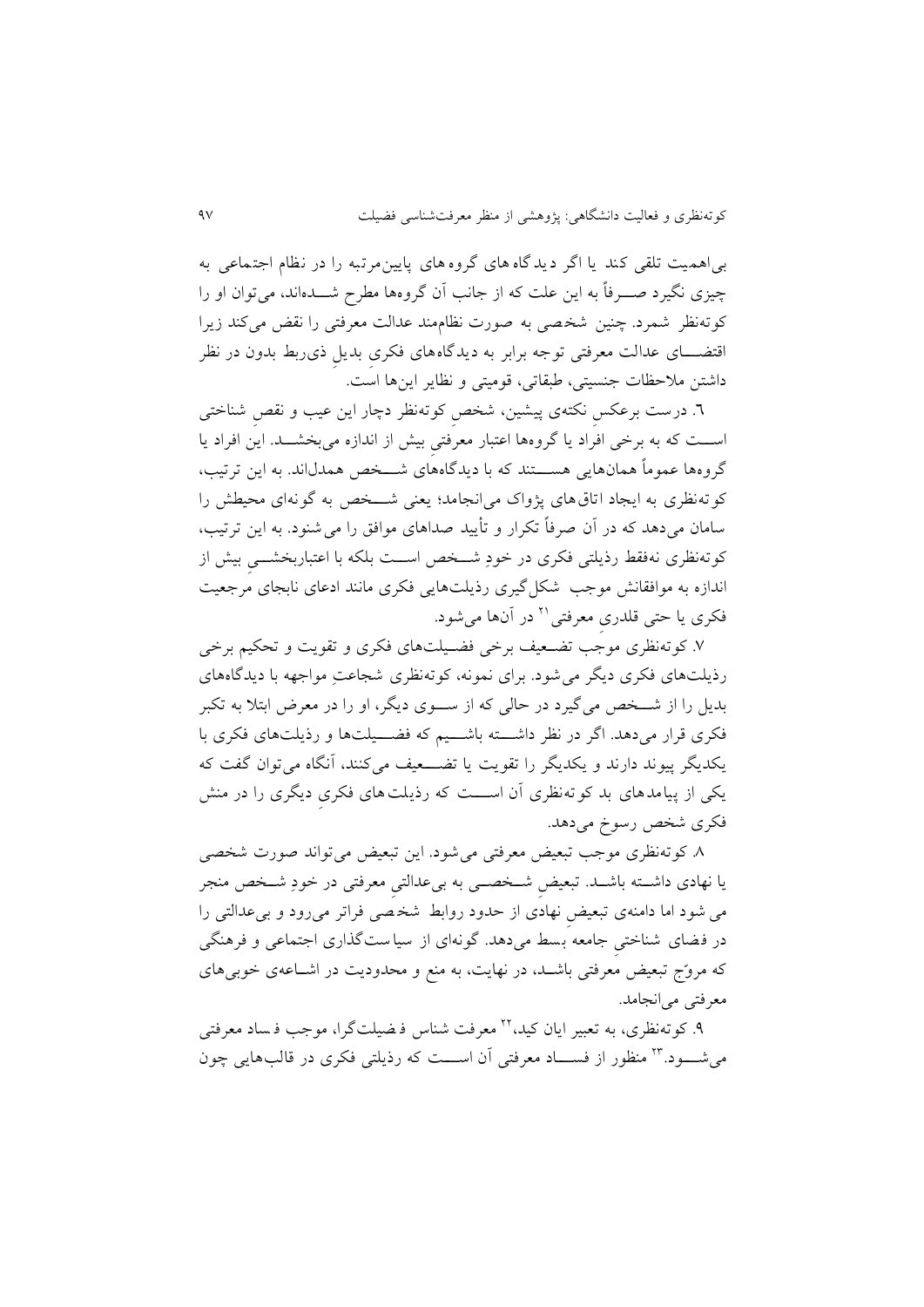برنامهريفی آموزشی، محتوای کتاب های درسی، ارزيابی انتشارات و تعیین بودجه برای طرحهای پژوهشی گسترده و نهادینه می شود. به این ترتیب، با جامعهای مواجهایم که به صـــورت نظام مند، رذيلت های فکری را تقويت میکند. اگر توجه جدی نداشـــتن به دیدگاههای فکری بدیل، مستقیم یا غیرمستقیم، از طریق برنامههای آموز شی، کتابهای درستتتی و طرحهای فکری و فرهنگی ترويج شتتتود، آنگاه می توان گفت که نهادهای سیاست گذار در حال گسترش فساد معرفتی <sup>1</sup> هستند.

.01 کوتهنظری موجن اغتشتاش يا آاليش معرفتی می شتود. مقصتود از اغتشتاش يا آاليش معرفتی ايجاد محیط معرفتی آلودهای استت که در آن تشتخیص صتواب از خطا برای بی شتر افراد، حتی معرفت دو س تان، د شوار می شود و آنان را به بیراهه می برد. برای نمونه، ماجراهای کتابستتتوزی يا تصتتتفیهی استتتتادان دانشتتتگاه را در زمان حکومت تمامیتخواه نازیها در آلمان (شـرات، ١٣٩٥: بخش دوم) يا در جريان انقلاب فرهنگی چین )پیتروزا، 0930( در نظر آوريد. اين ماجراها يا نظاير آنها در شرايطی رخ دادند که کوتهنظری و جفمانديشتتی ايدئولوکيک افکار یمومی را مستتخّر کرده بود. از اين رو، به احتمال زياد، حتی کســانی در آنها شــرکت میجســتند که انگیزهی کســب و اشــاعهی معرفت داشــتند. جزم|نديشـــی چنان فضـــا را آلوده و مغشـــوش کرده بود که برنامهها و سیا ستهای جزماندی شانه به چ شم افرادی دارای انگیزههای فکری صادقانه مطلوب میآمد (Battaly, 2020: 9-13). °<sup>۲</sup>

آنچه تاکنون بر شمردیم پیامدهای بد کوته نظری هم برای شخص کوته نظر هم برای ديگران بود. اما بد بودن انگيزش فکری کوته نظرانه فقط به پیامدهايش بازنمی گردد. کوته نظری خود نیز ذاتاً انگیزش فکری بدی اســـت. کوته نظری انگیزههایی ذاتاً بد در خود دارد. ذهنیتِ بـ سته و محدود ذهنیتی ا ست که به خود مقیّد ا ست و ظرایفِ جهان پیرامون و تنوع همتايان فکری را نمیبیند. شــخص کوتهنظر انديشــهی خود را معیار و مدار جهان می بیند، بی آنکه آن را در تقابل با اندیشـــــههای دیگر قرار داده باشــــد یا، از خالک مقاي سه با آن ها، سنجیده با شد. نتیجه ی اين منش فکری بیتوجهی به ديگران و، به تبع آن، بیتوجهی به حقیقت است. در واقع، دغدغه ی فکری شخص کوتهنظر تقرّب به حقیقت نیست؛ دفاع از برتری جاویدان دیدگاهها و جزمهای خود است. چنین منشی درخور نکوهش اخلاقی است. فضـيلتها و رذيلتهای فکری دسـتکم به صـورت غیرمستقیم در ضبط و مهار فاعل معرفتاند و او میتواند عادتها، انگیزهها و عواطفی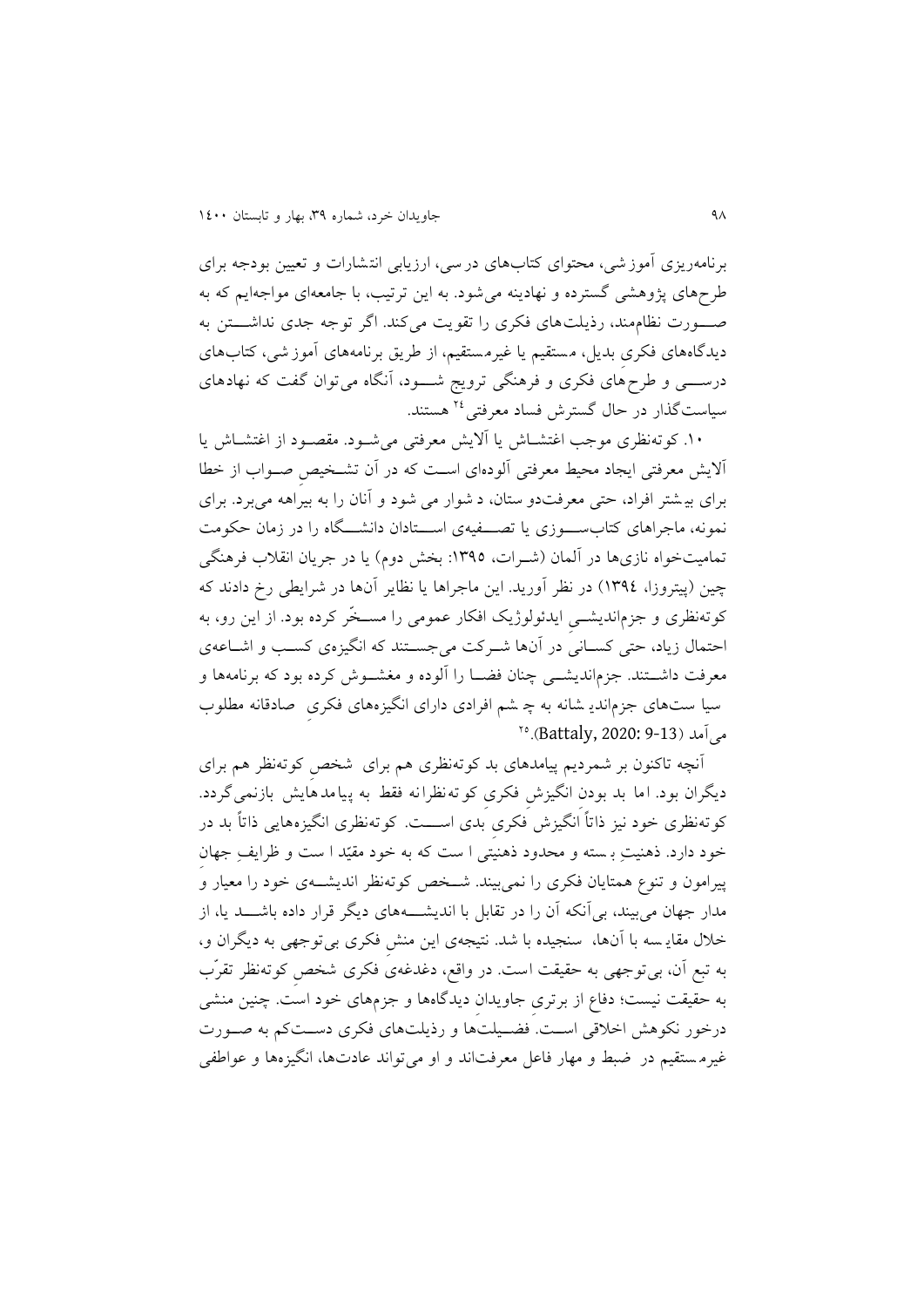در خود بپروراند يا در اعمالی مشــارکت کند که به تقويت يا تضــعيف آنها می|نجامند. برای نمونه، شخص می تواند از طريق حضور در جمع هايی خاص، پرهیف از اسارت در دام حبابهای معرفتی، تحقیق بیشتتر و پیشبینی و اصتلاح پیامدهای مربوط به عادات فکری خود اندکاندک از رذيلت کوتهنظری فاصتله بگیرد و به ستوی آرمان گشتودگی ذهنی پیش رود. در اين صورت، میتوان منش فکری او را ستود. اما اگر چنین یادتها، انگیزهها و اعمالی در کار نباشـــد يا، برعکس، عادتها، انگیزهها و اعمال شـــخص به گونهای باشند که او را اسیر حبابهای معرفتی، شیفتهی جفمها و گريفان از گفتوگوی ن قادا نه با م خال فان کن ند ، آن گاه می توان گ فت که او در شتتت کل گیری منش فکری کوتهنظرانهاش سهیم بوده ا ست. در نتیجه، می توان او را بابت دچار بودن به کوتهنظری نکوهید )14-17 2020: ,Battaly).

جیســن بئر در بحثی در باب فضــيلت فکری گشــودگی ذهنی توضــيح میدهد که کاربرد اين فضیلت سطوحی متفاوت دارد. در سطح نخست، که بئر آن را مدک تعارض مینامد، شتتخص با ديدگاهها و شتتواهدی مواجه استتت که در تعارض با ديدگاهها و شتتواهد خودش قرار دارند. در اين ستتطح، اقتضتتای گشتتودگی ذهنی توجه جدی به ديدگاه ها و شــواهد مخالف از طريق تلاش برای ناديده گرفتن پیشفرض ها و حتی تعلیق داوری است. ممکن است این توجه دستآخر به تغییر دیدگاههای شخص منجر نشود اما او با مالحظه و ارزيابی ديدگاه ها، توانسته است معرفت خود را توسعه بخشد و یمیقتر کند. در ستتتطح دوم، که بئر آن را مدک داوری نام می نهد، با موقعیتی مواجه هســــتیم که در آن بايد ميان دو يا چند ديدگاه يا نظريه داوری کنیم. در واقع، در اينجا، فایل معرفت نقشتتی همچون داور دارد. اقتضتتای گشتتودگی ذهنی در اين ستتطح توجه جدی به بديلهای فکری یرعه شده، داليل پشتیبان آن ها و پیامدهايشان بدون سوگیری ناموجه به سود يکی از آنها ا ست. در سطح سوم، که بئر آن را مدل فهم میiامد، در حال منازعه يا داوری نيســتيم بلکه در موقعيتی قرار داريم که در آن میخواهیم معرفتی کسب کنیم که نیازمند بینشی وسیع تر است. برای نمونه، یاد گرفتن زبانی خارجی را در نظر بگیرید که ساختارهای دستوری آن کمابیش با زبان مادری ما متفاوت است. در این ستتطح، اقتضتتای گشتتودگی ذهنی تالش ما برای کنار گذاشتتتن پیشداوریها و بستتط پیشفرضها و تصورهايی است که از دانشتی داريم که يادگیريش را قصـد کردهايم .(Baehr, 2011: 141-147)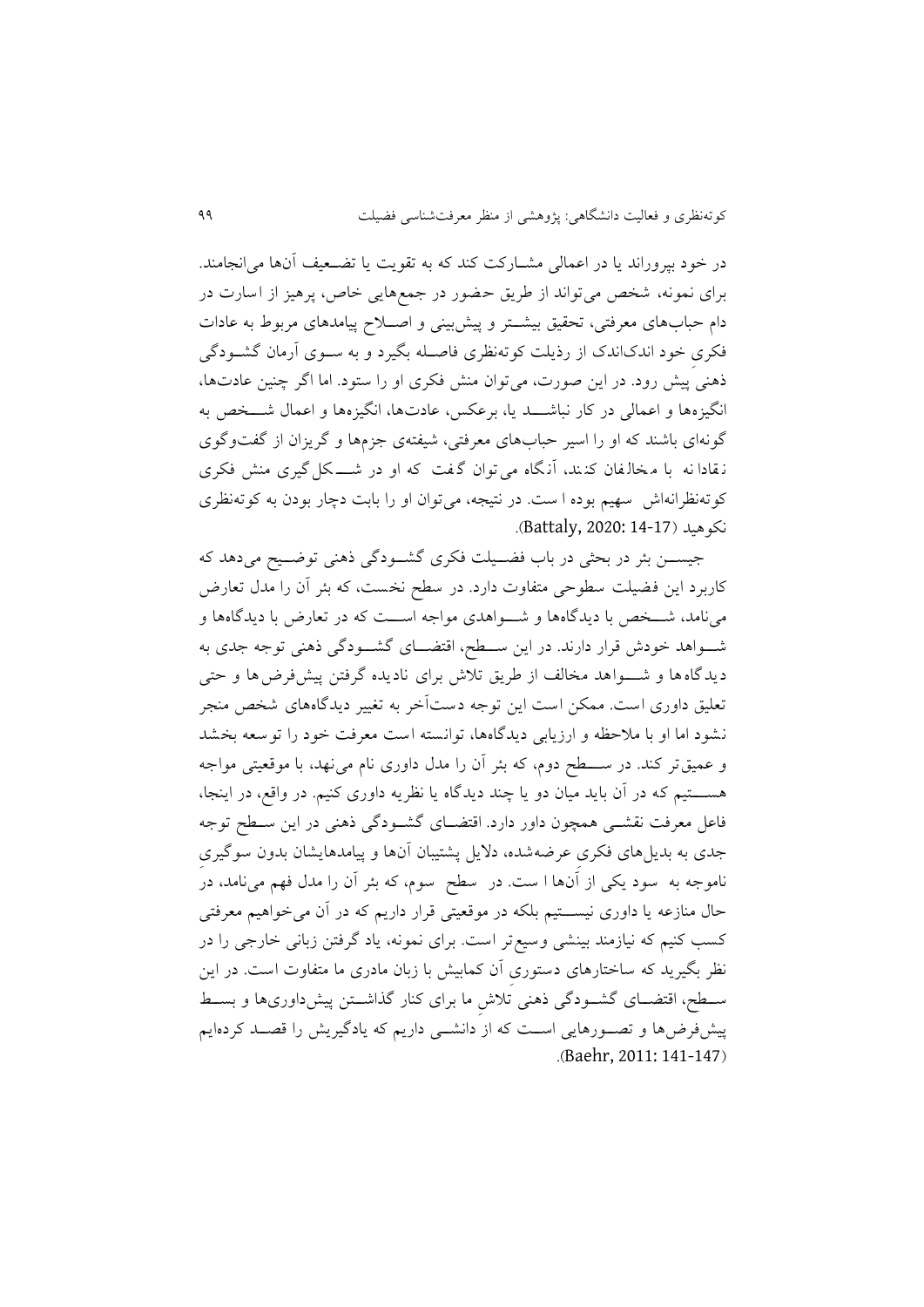اگر سطوح سه گانهی کاربرد فضیلت گشودگی ذهنی را با آنچه درباره ی رذيلتهای مقابل آن، يعنی کوتهنظری و جزمانديـشی، گفته شد مقايـسه کنيم، احتمالاً درمی1یبیم که شخص آلوده به کوته نظری در اين سطوح سه گانه چگونه میانديشد و یمل می کند. در سطح تعارض، او حاضر نیست پیشفررضها و داوریهای خود را لختی کنار بگذارد و به شـــواهد و ديدگاههای مخالف توجهی جدی نشـــان دهد. اين کار برای او در حُکم مصالحه ای است که ذهنیتِ بسته اش را آشفته می کند. در سطح دوم، يعنی سطح داوری، شخص کوتهنظر يا جزم|نديش نمیتواند سوگیرانه به آنچه در میان نهاده شده است نظر نکند. او همواره دلمشتخول آن استت که ديدگاهی را برتری دهد که به آنچه خود میانديشد نزديکتر و با نگرش،ايش سازگارتر است. در سطح سوم، يعنی سطح فهم و يادگیری، شتتتخص کوتهنظر چشتتت خود را بر آنچه يادگیری و فهمش نیازمند انعطاف ذهنی است می بندد. او پیشاپیش خود را مالک حقیقت و نظریهها و دیدگاههای پیشینش را واجد برتری همیشگی می پندارد. در نتیجه، شخص کوتهنظر آمادهی یادگیری نیست و حتی ممکن است اين ناآمادگی را در قالن خصومت با دانش جديد نشان دهد. لفومی ندارد که اين خصومت خشمگینانه باشد؛ ريشه های پنهان آن را آشکارا می توان در بیان استغنا نسـبت به يادگيری دانش جديد و تحقير كسـانی ديد كه آن را تعليم میدهند يا واجد ارزش يادگیری میدانند.

## **کوتهنظری در کار دانشگاهی**

همانگونه که فهم معرفت بـ شری با نظر به سر شت تاريخی آن و تحولاتش در اجتماع انسانی میسر است، فهم پديدهی دانشگاه نيز، به بهترين شکل، از طريق نظر به تاريخ و کارکردهايش در برطرف کردن نیازهای انستانی به دستت میآيد. اين کارکردها، چنانکه در طول تاريخ دانشگاه به ظهور رسيده و مورد انتظار گروههای متفاوت اجتماع بودهاند، در سه زمینه بسط یافته اند: ۱. آموزش ۲. پژوهش و ۳. نقد فرهنگی. کارکردهای فعالیت دانشـــگاهی چنان با هم پیوســـتهاند که هر يک از آنها خودبهخود ديگری را به همراه میآورد. برای نمونه، گرچه تدريس با پژوهش متفاوت اســـت، مدرس خوب بودن نیازمند پژوهشگر بودن است. از آن سو، پژوهش وقتی با تدريس و انتقاک معرفت همراه شود، برای پژوهشگر شفافتر و دقیقتر می شود، به گونهای که او میتواند نقاط ضعف و قوّت طرح پژوهشتی خود را دقیقتر ارزيابی کند. اين هر دو وقتی به کماک میرستند که در چارچوب نگرش فرهنگی نقادانهای متناســـب قرار گیرند. همان طور که کارل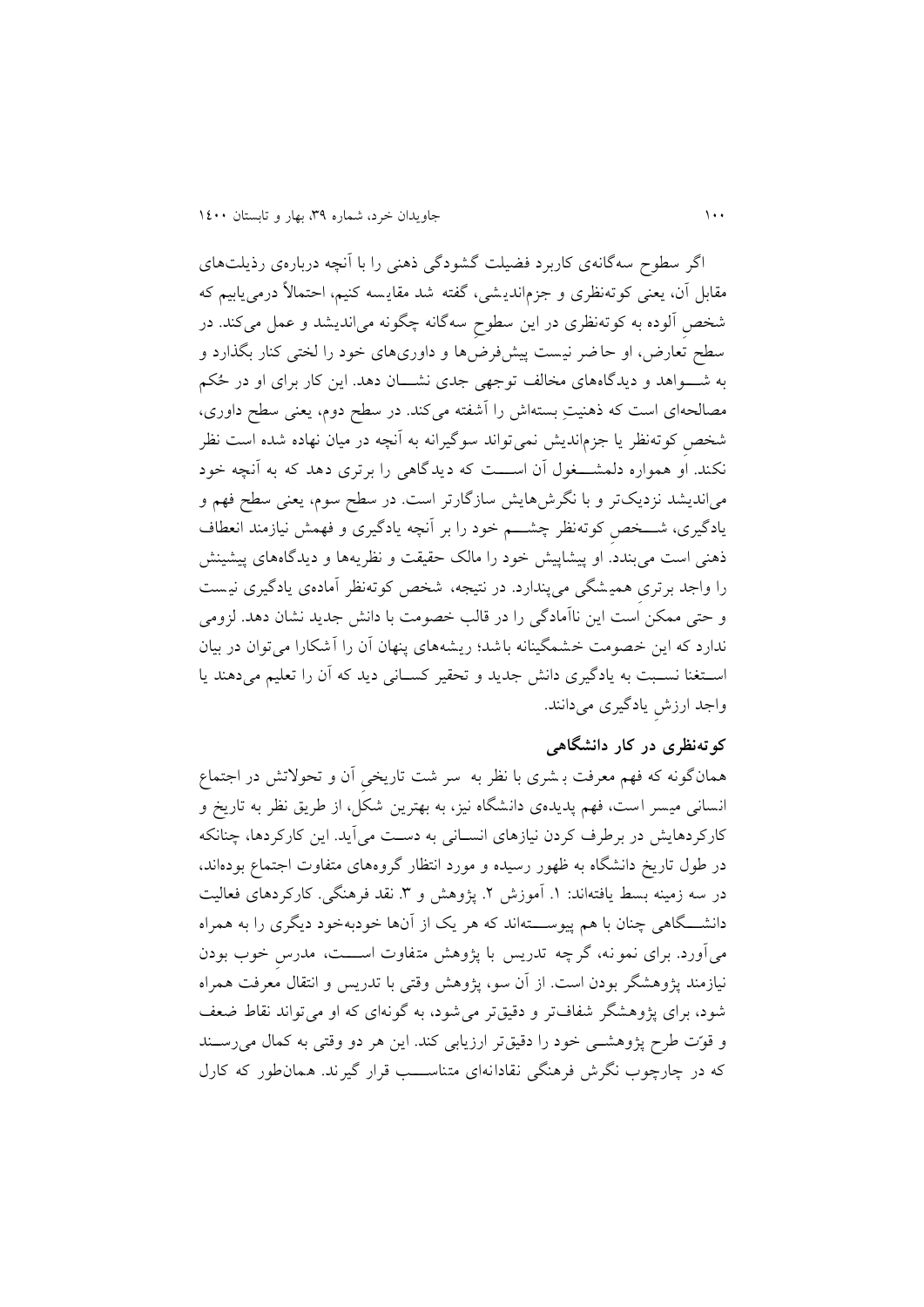18 ياسپرس ، فیلسوف معاصر آلمانی، میگويد، در دانشگاه سه ینصر آموزش دا نشگاهی ، پژوهش یلمی و حیات فرهنگی خالقانه به شکلی جدايی ناپذير با يکديگر پیوند دارند. او میگويد اگر هر يک از اين فعاليتها را از بقيه جدا و صــــرفاً بر آن تمرکز کنيم، در واقع، آن فعالیت را تضعیف کردهایم

زيرا دانشتگاه همزمان مدرستهای حرفهای، مرکزی فرهنگی و نهادی پژوه شی ا ست. مردم سعی کرده اند دان شگاه را مجبور کنند که میان اين سه امکان يکی را انتخاب کند ... با اين همه، در ايدهی دانشگاه اين سه به شیوههايی جدايیناپذير متحدند و اگر يکی از آنها جدا شود، زمینگیر و بی|ثر می شود ... اين سه عنصر با هم سازندهی يک کلّ زنده هستند و با تفکیک و جدا کردن آنها، روح دانشتتگاه نابود میشتتود )ياستتپرس،  $.1142$ 

آموزش، در مقام کارکرد نخست دانشگاه، به مفهوم انتقاک یل ، هنر و فن از استادان به دانشتجويان استت. پیامد کارکرد آموزشتی دانشتگاه تبديل دانشتجو به کارشتناس يا متخصـــص يک علم، هنر يا فن اســـت. اين امر از طريق فرايندهای يادگيری مبتنی بر برنامهی درستی محقق میشتود و، در خالک آن، نهتنها ستاحت آگاهی دانشتجو متحوک می شود بلکه استتاد نیز دربارهی زمینهی تخصـصـــی خود بینشـــی متفاوت به دســت میاورد.<sup>۲۷</sup> بهعلاوه، تحول در ســـاحت اگاهی دانشـــجو و اســـتاد زمینهســـاز تحول در ساحت های ديگر شخصیت آن ها است. اين شیوه ی تدريس را میتوان به تبع ياسپرس ، »آموزش و پرورش ستتقراطی« نامید. در آموزش و پرورش ستتقراطی، پرستتشتتگری و م سئولیت پذيری بیانتهايی جاری ا ست که در آن مدرس نقش قابله ای را ايفا میکند که کمک میکند دان شجو توانايیها و مهارتهای نظری و یملیش را متولد کند )يا سپرس،  $. (V \wedge -V V \cdot )Y92$ 

پژوهش دانشتتتگاهی به مفهوم جستتتتوجوی پايانناپذير فعاک دانشتتتگاهی در پی حقیقت ا ست، ج ست وجويی که پیامد آن پی شبرد آخرين د ستاوردهای یلوم، هنرها و فناوری است. به یبارت ديگر، هدف از فعالیت پژوه شی آن است که دستیابی به صدق زمینهی برداشــتن گامی به جلو را در عرصــهی علم، هنر یا فن به وجود آورد. اقتضــای فعالیت دانشـــگاهی این اســـت که فعال دانشـــگاهی برای همهی عمر نه تنها در مقام يادگیرنده باقی بماند بلکه اين يادگیری را از طريق پژوهش ی مق بخ شد و در پی ب سط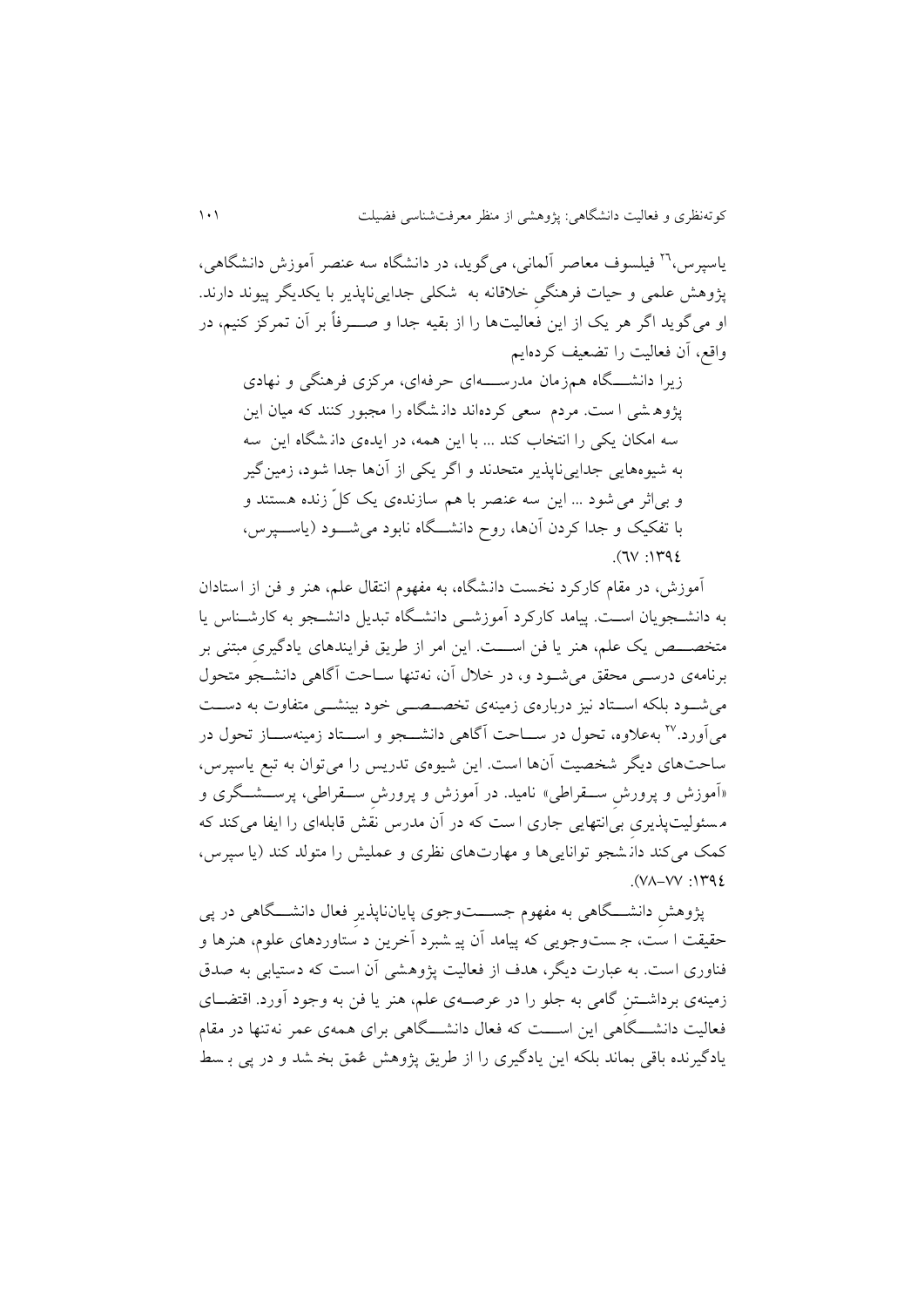دانش خود و ديگران برآيد. فعاليت پژوهشـــي هم ارزشهای حوزهی پژوهشـــی فرد را ترويج میکند هم از طريق طرح انديشــــه های تازه، به شـــکوفايی آن و، در نهايت، شکوفايی نوع بشر کمک میکند.

همچنین، دان شگاه نهادی مدنی ا ست که در درون زي ست جهانی بفرگتر، در درون جامعهی مدنی، شتتکل گرفته استتت. يکی از ستته کارکرد اصتتلی اين نهاد بهبود اين زيســـتجهان بزرگتر از طريق نقد فرهنگی و اجتماعی اســـت. برخی پژوهشـــگران دربارهی دانشگاه، مانند جان نیکسن،^` از این نیز فراتر رفتهاند و مسئولیت دانشگاه را رهبری اخلاقی جامعه ی مدنی دانستهاند. از نظر آنان، دانشگاهها فضاهای مدنی بالقوهای هستتتتند که افراد می توانند در آن ها امکان های الزم را برای رهبری جامعه ی مدنی به دست آورند (نیکسن، ۱۳۹۸: ۱۹). دانشگاهها فضاهایی برای عمل فکورانه و هدفمندند و چنین یملی را در سطح جامعه ی مدنی نیف گ سترش می دهند. آنها امکانهايی متکثر برای انديشتتیدن دقیق به مستتائل گوناگون از مناظر متفاوت ايجاد می کنند و دانشها و بصت وست های به دست آمده را مبنايی برای باور و عمل درست می ستازند. اين نشتان میدهد که فعالیت دانشتتتگاهی حرفه ای استتتت واجد حقانیتِ اخالقی که با ارزش ها سروکار دارد (نیکسن، ۱۳۹۸: ۷٤). کارکرد نقد فرهنگی در فعالیت دانشگاهی برآمده از همین حقانیتِ اخالقی است.

از آنجا که دانشتتگاه نهادی استتت که با دغدغهی حقیقت و آموزش معرفت از ديگر نهادهای اجتماعی متمایز می شود، در وهلهی نخست، به نظر نمی رسد که کوته نظری در آن راه داشتتته باشتتد. اما اين رذيلت فکری میتواند دانشتتگاهیان را نیف مانند ديگر افراد جامعه آلوده کند. از قضـا، اگر در نظر آوريم که دانشــگاهيان الگوهای دغدغه داشــتن ن سبت به حقیقت و آموزش معرفت اند، آنگاه رو شن می شود که آلودگی آنان به رذيلت کوته نظری تا چه حد خطرناک و ويرانگر اســـت. از اين رو، پاســـداری از کارکردهای مطلوب فعالیت دانشگاهی نیازمند توجه دانشگاهیان به ارزش گشودگی ذهنی است.

گ سترش کوته نظری کارکرد آموز شی دان شگاه را به شدت تحت تأثیر قرار می دهد و آن را از هدف اصتتتلی خود، يعنی انت قاک یل ، م هارت يا هنر، بازمی دارد. تدريس کوتهنظرانه تدريستتی استتت که در آن مدرس ذهنیتی بستتته دارد و به بديل های فکری ذی ربطی که دان شجویان در قالب سؤال يا نظر يا شاهدِ مخالف مطرح می کنند بی توجه است. مدرس کوتهنظر، با ناديده گرفتن بديل های فکری مورد نظر دانشجويان، انگيزهای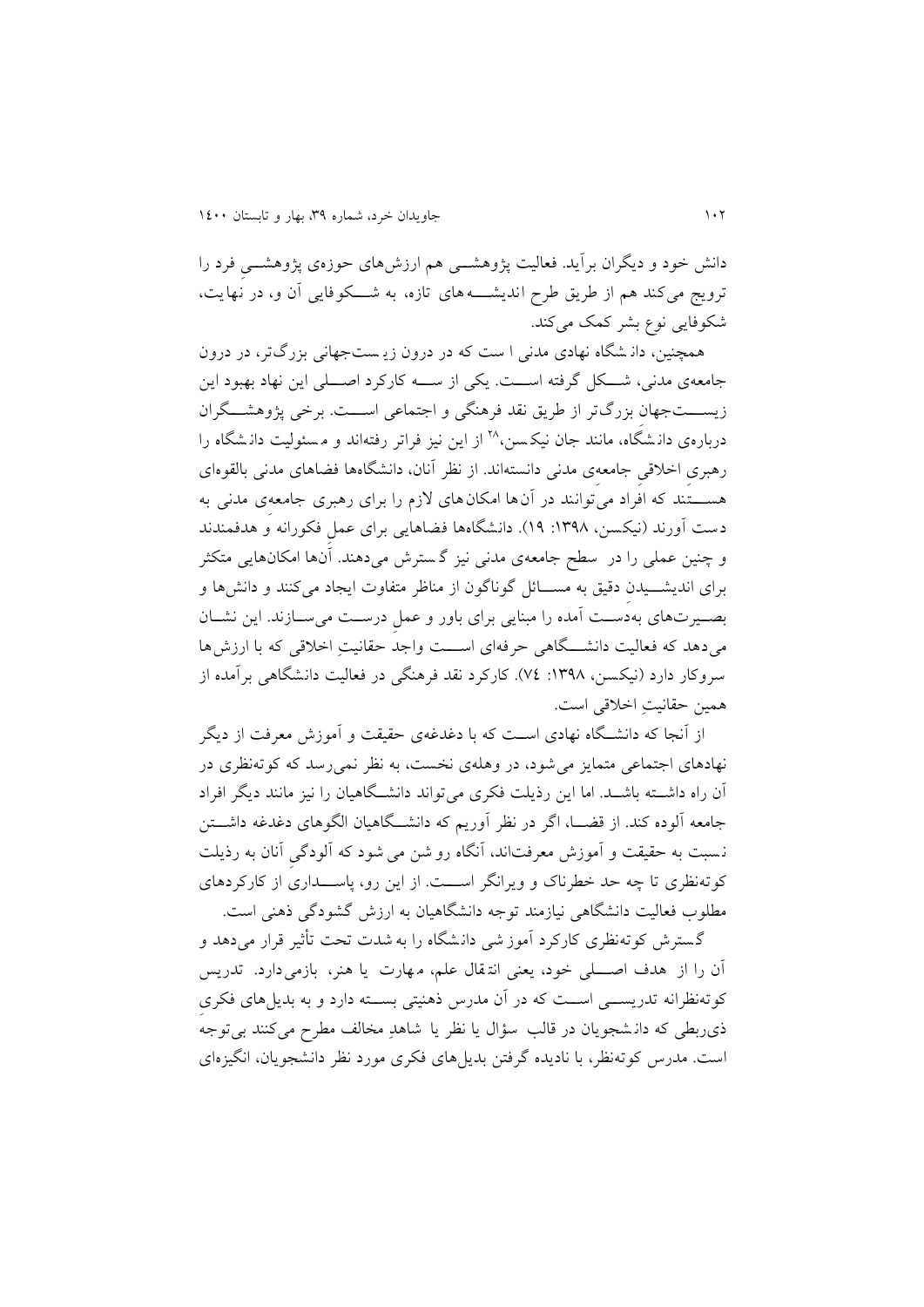برای پی شرفت در فرايند يادگیری برای آنان باقی نمیگذارد. او شیفته ی روش تدريس، ديدگاهها و منابع خا صی ا ست که بر آن ها ا شراف دارد و از پی شنهادهای ديگران برای تغییر در شیوهی تدریس و استفاده از دیدگاههای رقیب و منابع جدید استقبال نمی کند. در اين فضا، احساس دانشجويان اين خواهد بود که در کالس مشارکتی ندارند. مدرس کوتهنظر محتوای درس را مطابق شیوهی سازماندهی خاصی که خود می پسندد عر ضه میکند، بیآنکه شیوههایی دیگر را بررسیده و سنجیده باشد. طرح پرسشها یا نظرهایی مخالف که بیان او را از مفاهیم انتزاعی یا نظریهها و الگوهای پیچیدهی محتوای درستی به چالش بک شند برای او ناخو شايند ا ست و آن ها را پس میزند. اگر دادهها به چ ش دان شجويان ناهمگن يا تکه تکه بیايند، برای او اهمیت چندانی ندارد چون ا صوالً ذهنیتی قالبی دارد که فقط قادر است همان را بر فضای کالس تحمیل کند.

مدرس کوتهنظر، حتی اگر کو شش ب سیار به خر ج دهد، نمیتواند فهمی منا سن از محتوای درس نزد دانشـجويان بپروراند. اقتضـای فهم آن اسـت که بتوانیم به گسـترهی حوزهی مورد نظر نگاهی کلی داشتتته باشتتی که در آن دیاوی، نظريه ها، استتتدالکها و شتتواهد گوناگون و متعارض قابل درک و دريافت باشتتند. اگر مدرس از مواجهه با اين دیاوی، نظريهها، استدالک ها و شواهد هراس داشته باشد يا چنان شیفتهی تصور خودش از مســـائل درس باشـــد که تصـــورهای ديگر را به چیزی نگیرد، چگونه می توان انتظار داشت که بتواند فهم و يادگيری استواری برای دانشجويان به وجود آورد. در واقع، آنچه او پی میگیرد صـــــرفاً القاء ديدگاههای خود اســـــت، نه ايجاد فهمی پايدار و عمیق در مخاطبان. بنابراين، مدرس کوته نظر هرگز از خود نمیپرســـد که اگر يک اســـتادِ واجد صــــلاحـيتِ ديگر به جای من بود، آ يا ممکن بود د يد گاه هايی را مطرح کند که با ديدگاههايی که من مطرح کردهام در ت ضاد با شد. همچنین، از خود نمیپر سد آيا تف سیر من از مو ضوعی که مطرح کردهام مخالفانی دارد و آيا من تفسير و ا ستدلال های آنان را به صورتی مناسن توعیح دادهام. به گفتهی فیلسوف آلمانی، هانس گئورگ گادامر، تنها آن معلمانی که میتوانند آزادانه پیشداوریهای خود را به پرستتش

بکشتتند و کستتانی که ظرفیت تصتتور امر ممکن را دارند میتوانند به دانشـــجويان در پرورش توانايی قضـــاوت و اعتماد به نفس انديشـــيدن کمک کنند. اينکه ما خودمان را نقد کنيم و ديگران هم ما را نقد کنند به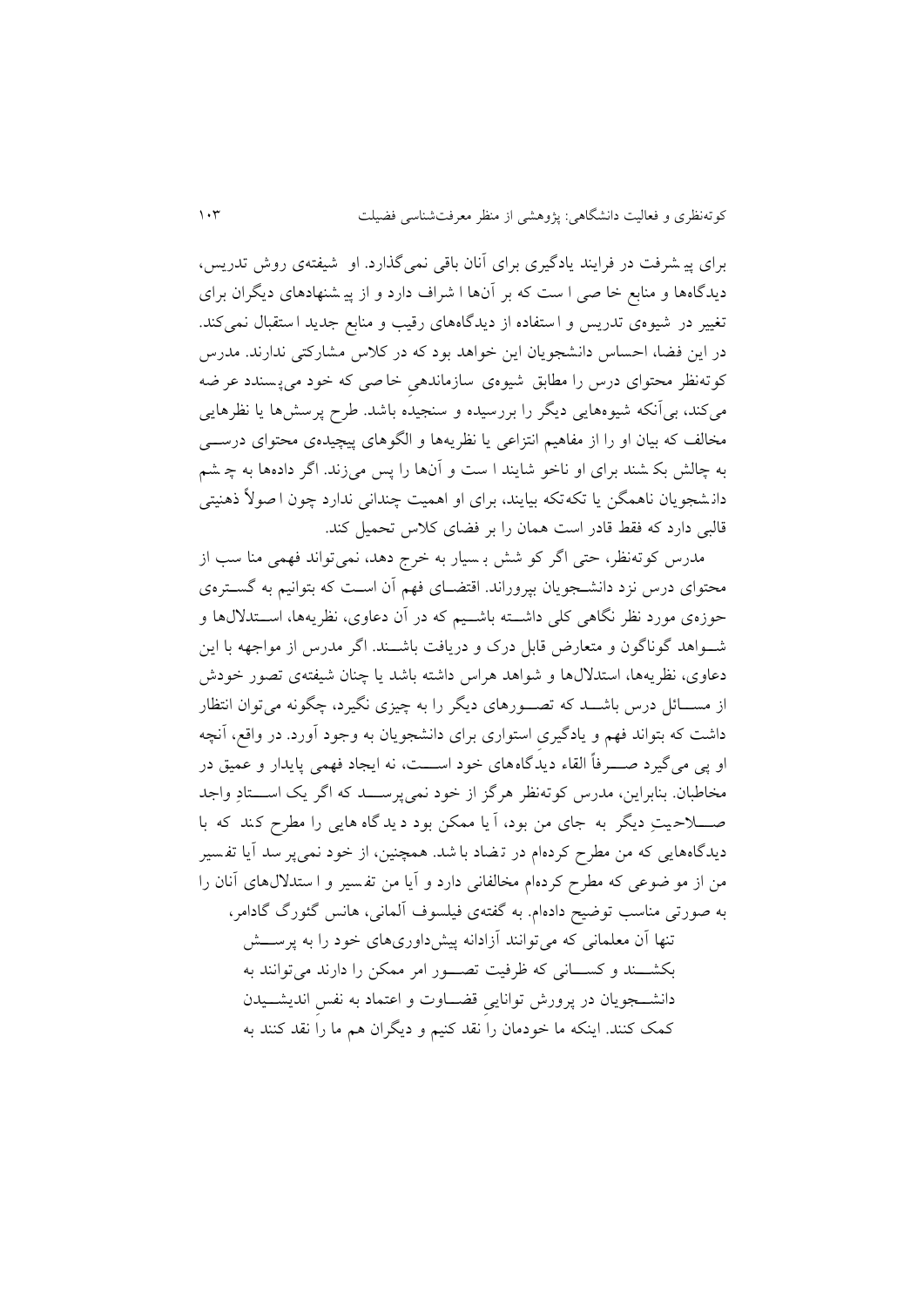010 جاويدان خرد، شماره ،93 بهار و تابستان 0011

هر آکادمیستتین و پژوهشتتگر اصتتیلی حیاتی دوباره می بخشتتد )گادامر،  $0.119$ : 1790

مدرس کوتهنظر تکالیف ِ درسی و برگههای امتحان را نیز کوتهنظرانه بررسی می کند. آنچه او در اين تکاليف و برگهها می جويد ارزيابی دقت، توان تحليل، خلاقيت فکری و انسجام ذهنی دانشجويان نیست. او در پی آن است که ببیند آيا دانشجويان توانسته اند به اندازهی کافی القائاتش را روی کاغذ بیاورند يا نه. حتی ممکن است مالحظهی تحلیلها و ديدگاههای مخالف در اين تکاليف و برگهها مدرس کوتهنظر را به خشــم آورد يا اين پندار را در او به وجود آورد که دانشــــجو در بیان آراء مخالف با آراء او نیتی غیرعلمی دا شته ا ست. در اين صورت، ممکن ا ست مدرس کوته نظر به رذيلتهايی ديگر مانند تبعیض، بی عدالتی و انتقامجویی نیز دچار شود و از ابزار نمره برای برتری بخ شیدن به دانشجويان هم فکر و تنزل دادن به دانشجويان غیرهم فکر استفاده کند. به اين ترتیب، او از همه ی توان و ابزارهای خود استتفاده می کند تا کلاس درس را به اتاق پژواک بدل کند. تصور نهايی چنين مدر سی اين است که دقیقاً بايد بازخورد آنچه را القا میکند در پرسشها، تکالیفِ درسی و برگهی امتحان دانشجویان بشنود.

در چنین فه عایی، دان شجویان نیز درمی یابند که تعهد علمی ملاک ارزیابی نیست و آنچه به آنان برتری و تمايز میبخشد يا میتواند برای پیشرفتهای تحصیلی و شغلیشان مؤثر باشد هم،فکری با مدرس و ابراز ارادت به او است. در واقع، مدرس کوتهنظر روابط خود را با دانشجويان يک سويه و برحسب مرجعيت مطلقش برای آنان شکل می دهد. او کاری می کند که احترام دانشتتتجو به او نه در قالن توجه، بهرهی یلمی و گفت وگوی نقادانه بلکه در قالن ارادت و ستتترستتتپردگی ظهور کند. اين رابطه خارج از آن روابط اجتمایی غیرشخصی است که مبنای روابط درست بین مدرس و دانشجو است . مدرس کوتهنظر طالن روابطی شتخصتیشتده استت که مبنای آن ارادت استت. چنین روابطی فسادخیز ا ست زیرا هم به تزویر مجال میدهد هم زمینهی سوءرفتار حرفهای را فراهم می کند.

کوتهنظری کارکرد پژوهشی فعالیت دانشگاهی را نیز که بیانگر جستوجوی حقیقت ا ست تهديد می کند. فعالیت پژوه شی کوته نظرانه هیچيک از شروب پژوهش ا صیل را برنمیآورد. برای نمونه، پژوهشـــگر کوته نظر يا جزمانديشــــی که به ديدگاههای فکری بديل توجهی جدی ندارد دقت در پژوهش و دستتتتاوردهای آن را قربانی ستتتوگیری و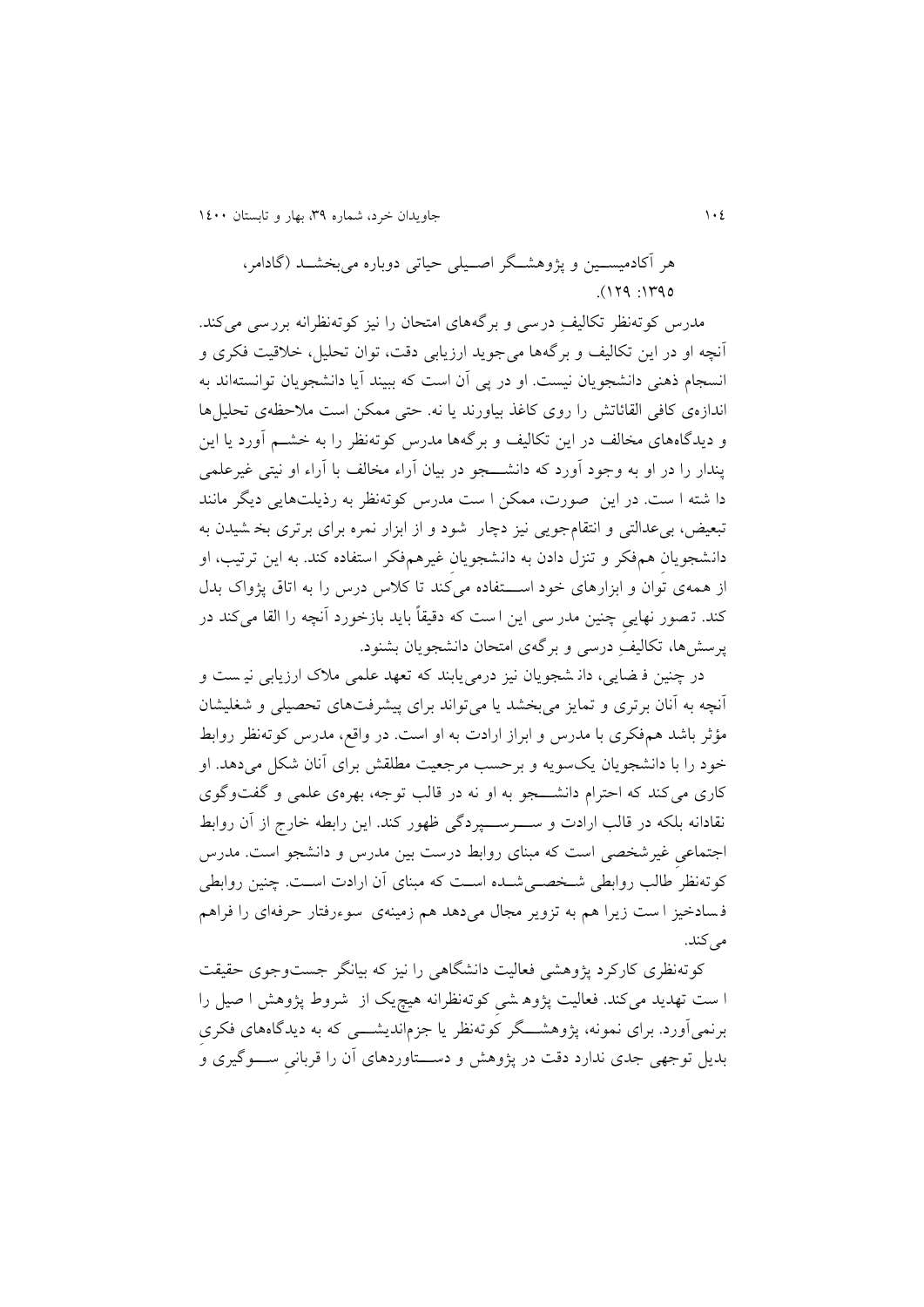شیفتگی به ديدگاه های خود میکند. او د ستاورد پژوه شیش را بدون مالحظه و برر سی منابعی عرضــه میکند که ممکن اســت نتايج کارش را تغییر دهند. او، همچنین، کمترین قابل یت را برای ف عال یتِ پژوهشــــی جمعی دارد. لاز مه ی پژوهش جمعی روحیه ی همکاری، مالحظهی ارزيابیهای ديگران، آمادگی برای حک و اصالح ديدگاه های خود، فقدان سوگیری و تبعیض است. اين لوازم دقیقاً همان هايند که با کوتهنظری ناساز گارند. علاوه بر اين، پژوهش کوتهنظرانه، در نهايت، ثمربخش نيســت زيرا، به احتمال بســيار زياد، در آن به واقعیتهايی مهم و تعیینکننده در نتايج پژوهش بیتوجهی شــده اســت. اين واقعیتها همانها هستند که پس از انتشار دستاورد پژوهش نظر ناقدانی را به خود جلن میکنند که پژوهشتگر میتوانستت پیشتر به آراء و ديدگاههايشتان توجهی کافی نشــان دهد. با اين حال، پژوهشــگر کوتهنظر احتمالاً اين نقدها را نيز به چيزی نخواهد گرفت و در حک و اصــــلاح ديدگاههايشــــان آنها را لحاظ نخواهد کرد. بدين ترتيب، پژوهش او بیانگر جســــتوجویش در پی حقیقت نیســـت بلکه بیانگر جزم ها و خودشیفتگیها است.<sup>۲۹</sup>

در مورد نقد فرهنگی، به منفلهی کارکرد سوم دانشگاه، و نسبت آن با رذيلت فکری کوتهنظری، نخ ستین نکتهای که به ذهن می ر سد آن ا ست که دان شگاه نهادی در درون جامعهی مدنی است که به اقتضای مسئولیتهای خود در قباک آن، بايد پاسدار گشودگی ذهنی و مخالف کوتهنظری و جزمانديشی باشد. بنابراين، کوتهنظری دانشگاهیان موجب میشتتود هیچيک از زيرکارکردهای نقد فرهنگی دانشتتگاه محقق نشتتوند. يکی از اين زيرکارکردها، صالحیت هايی فراحرفهای ا ست که نهتنها در ر شته ی تخ ص صی بلکه در سرا سر زندگی فرد به او کمک میکنند بتواند متنا سن با موقعیت به نحوی منا سن و پیش برنده عمل کند. برای نمونه، خلاقیت صـــلاحیتی فراحرفه ای اســـت که نظام دانشتتگاهی خوب میتواند آن را در شتتخص بپروراند. اين صتتالحیت صتترفاً از طريق فرايندهای آموزشی و پژوهشی به دست نمی آيد و به آن فرايندها نيز محدود نمی شود. نقد فرهنگی کارکردی از دانشگاه است که اين صالحیت را در منش فرد شکل می دهد، به گونهای که در سراسر زندگی فرد تداوم داشته باشد. کوتهنظری نهتنها صالحیت های حرفه ای دانشتتتگاهیان را مخدوش می کند بلکه با تستتتهیل و تقويتِ ديگر رذيلت های فکری، امکان تحقق صــــلاحیت هايی فراحرفهای را که قرار اســـت از طريق فعالیت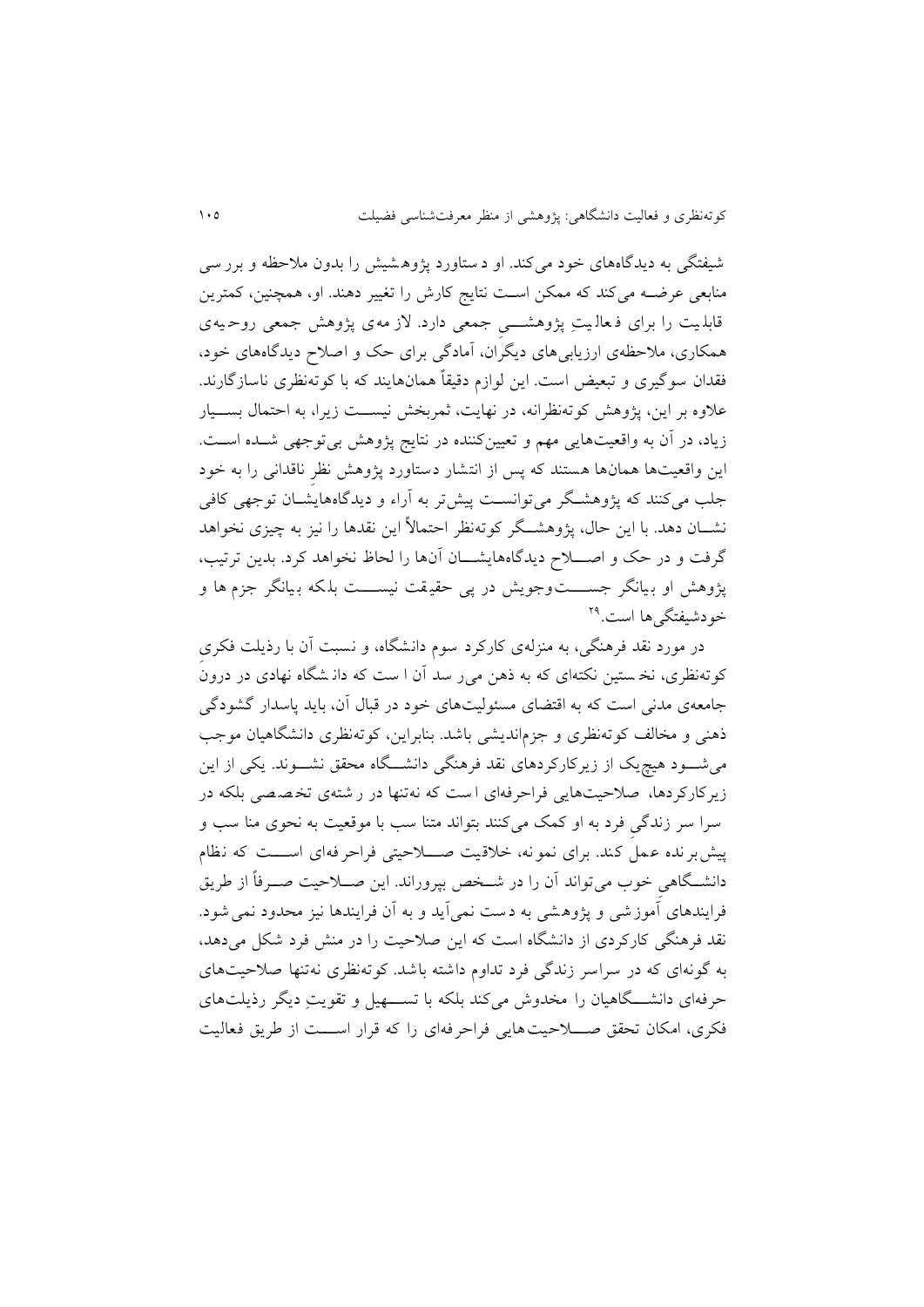دانشگاهی در شخص تقويت شوند و زمینههايی نیف برای نقد فرهنگی جامعه ايجاد کنند از آنان سلب می کند.

یالوه بر اين، کوتهنظری مانع انتقاک، تفسیر و بسط سنت فرهنگی است. جلوه ای از اين کوتهنظری را میتوان در جزمانديشی ايدئولوژيک نسبت به ميراث فرهنگی ديد که مانع تفسیرهای جديد از آن میشود يا بخشهايی از آن را به یلل ايدئولوکيک پررنگتر از بخشهای ديگر می ستتتازد. جلوهی وارونه از اين کوته نظری ناديده گرفتن میراث فرهنگی و تلاش برای عقیم ســـــاختن انتقال و بســــط روزاً مد آن اســـــت. يکی از زيرکارکردهای نقد فرهنگی دان شگاه آن ا ست که در مقابل اين هر دو رويکرد به میراث فرهنگی بايستد و انتقاک، تفسیر و بسط آن را به شیوههای مبتنی بر گشودگی ذهنی میسّر کند.

کوتهنظری موجن محدوديت در آگاهی و جلوگیری از نقد اجتمایی و سیا سی در دانشگاه ها است. دانشگاه نهادی است که تاريخ آن بیانگر تعارض هايی با ديگر نهادهای قدرتمند جامعه، بهويژه دولت و آيین رستتمی، بوده استتت. بخشتتی قابل توجه از اين تعارضها از اين ناشتتی میشتتود که آن نهادها امکان نقد اجتمایی و ستتیاستتی را برای دانشتتگاه محدود میکنند. با اين حاک، جنبشهای دانشتتگاهی همواره در پی احیای اين امکان برآمدهاند. اينک بايد در نظر داشت که ورای محدوديتهای دولتی و ايدئولوکيک، اگر اجتماع دان شگاهی خود ف ضايی برای توجه جدی به بديل های فکری نبا شد، آنگاه فارغ از مســائل بیرونی، نظام درونی دانشـگاه امکان نقد اجتماعی و ســیاســی را محدود کرده استت. از اين رو، فعالیت دانشتگاهی ثمربخش فعالیتی استت که در پی گستترش فضای نقدِ گشودهی اجتماعی و سیاسی باشد و آن را به درون جامعهی مدنی نیز تعمیم دهد.

در اينجا، مناسن است که از نسبت فعالیت دانشگاهی و سطوح سه گانهی گشو دگی ذهنی نیز سخن بگوییم. این سخن بیانگر نتیجهی بحث ما دربارهی فعالیت دانـشگاهی بهدور از کوتهنظری است. فعالیت دانشگاهی همراه با گشودگی ذهنی در هر سه سطح از اين فضتیلت فکری نمود دارد. در ستطح نخستت، فعالیت دانشتگاهی فضتیلتمندانه مقتضتی مواجههی نقادانه با پیشفرضها، روشها، منابع و دستتاوردهای خود از طريق توجه جدی به بديلهای فکری ذیربط است. فعاک دانشگاهی گشوده ذهن نهتنها از اين مواجهه نمیهرا سد بلکه خود فعاالنه در ج ست وجوی محک زدن ديدگاهها، نظريهها و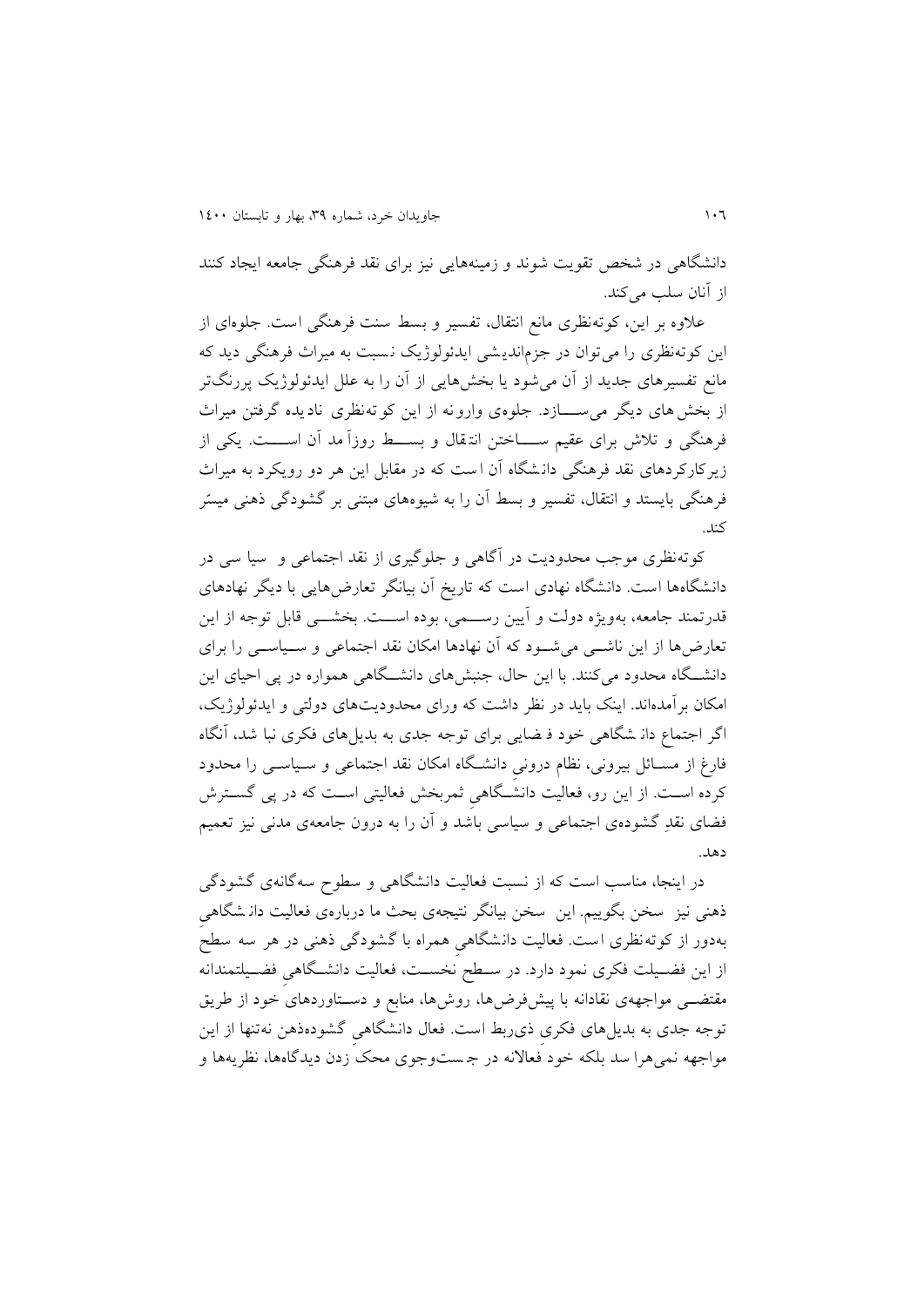شتتواهدش برمیآيد. در ستتطح دوم، فعالیت دانشتتگاهی فضتتیلتمندانه مقتضتتی داوری بیطرفانه میان ديدگاهها و نظريهها استتت. فعاک دانشتتگاهی گشتتوده ذهن از ستتوگیری ناموجه به سود دیدگاهها و نظریههایی خاص که پـ شتوانهی علمی و مطالعاتی متنا سبی ندارند میپرهیزد و داوریهایش را به شــواهد نظری یا عملی مناسـب متکی میکند. در سطح سوم، فعالیت دانشگاهی فضیلتمندانه مقتضی جستوجوی مداوم در پی معرفت و تلاش برای فهم و يادگيری در سراسر زندگی است. فعال دانشگاهی گشودهذهن از اين تصـور که مالک حقیقت اسـت و به يادگیری و فهم نظريههای بديل نیازی ندارد بهدور است؛ در نظر او، فهم و يادگيری همواره جستوجويی همچنان باقی است.

#### **نتیجه**

فهم مسئولیتباورانه از فضیلت فکری بین معرفت شنا سی و اخلاق پیوندی مهم برقرار میکند. همین پیوند استت که فعالیت دانشتگاهی را، به مثابهی فعالیتی فکری، موعتوال تأمل و ارزيابی اخالقی میسازد و چارچوب اصلی بحث ما را درباره ی اخالقی فعالیت دان شگاهی شکل می دهد. فعالیت دان شگاهی واجد سه کارکرد تدريس، پژوهش و نقد فرهنگی ا ست و اين فعالیت در صورتی ثمربخش و ماندگار ا ست که اين کارکردها را به بهترين شتتتکل محقق کند. مطابق نگرش فضتتتیلت گرايانه، يکی از یوامل مهمی که شخص دان شگاهی را به صورت فردی در تحقق اين کارکردها به بهترين شکل کمک میکند آراستگی هرچه بیشتر او به فضیلت های اخالقی فکری و دوری هرچه بیشتر ا و از رذيلتهای اخالقی و فکری است.

در اين مقاله به آ ثار رذيلت فکری کو ته نظری بر فعاليت دانشـــگاهی پرداختیم. کو ته نظری خصــــلتی اســــت که هم انگیزهها و ارزش هایی ذاتاً بد در خود دارد هم پیامدهایی بد برای شــخص، اجتماع و محیط معرفتی به بار میآورد. این رذیلت فکری موجن حفظ و تقويت باورهای کاذب در شتخص میشتود؛ مانع دستتیابی شتخص به باورهای صـادق يا معرفت اسـت؛ موجب می شـود شـخص، علاوه بر باورهای کاذب فعلی، دچار باورهای کاذب ديگری ناظر به همان باورها شود؛ موجب فر صت سوزی و اتالف منابع معرفتی می شود ؛ بیانگر یین و نقص شناختی شخص در ایتباربخ شی به ديگران اســـت؛ به تضـــعیف برخی فضـــيلت های فکری و تقويت و تحکیم برخی رذيلتهای فکری ديگر منجر میشود؛ و، در نهايت، در سطوحی خاص ممکن است به تبعیض، فساد و اغتشاش معرفتی بینجامد. اين پیامدها کارکردهای آموزشی، پژوهشی و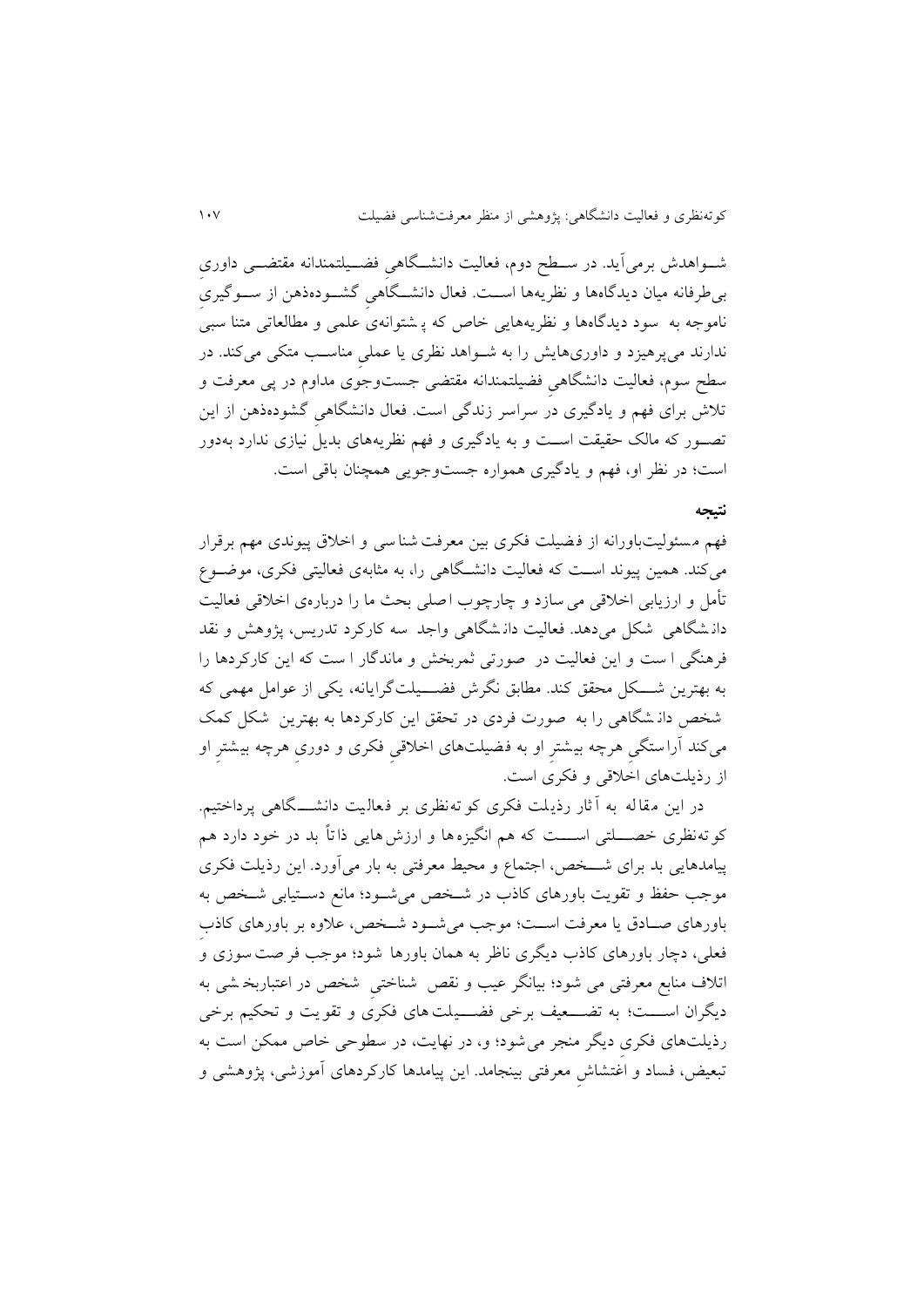فرهنگی فعالیت دانشتگاهی را تضعیف و تباه میکنند و آنها را از اهداف اصـلیشــان، يعنی انتقال علم، مهارت يا هنر، بازمیدارند. فعالیت دانشگاهی همراه با وسـعت نظر و گشودگی ذهنی فعالیتی است که در آن مدرس يا پژوهشگر دانشگاهی آمادهی مواجههی نقادانه با پیش فرضها، روش ها، منابع و دستتتتاوردهای خود از طريق توجه جدی به بديل های فکری ذی ربط است؛ می کو شد میان ديدگاهها و نظريهها منصفانه داوری کند؛ و در سراسر زندگی پیوسته در پی معرفت و تلاش برای فهم و يادگيری است.

**پینوشتها**

- 0. closed-mindedness
- 1. Jason Baehr
- 9. reliabilism
- $\mathfrak{c}$ . responsiblist

5 .گرچه به فضیلتهای فکری تا حدی توجه شده، پژوهش معرفتشناختی دربارهی رذيلتهای فکری کمتر بوده است. برای ملاحظهی نمونهای آگاهیبخش، نک. 76 -51 Battaly, 2014 a: 51. 8. dogmatism

8 .تو ضیح دقیقتر را دربارهی رویکرد احتمالاتی به ف ضیلت فکری در اینجا ببینید: باتلی، ۱۳۹۷: ۱۸۹- $.111$ 

6. open-mindedness

3 .Heather Battaly

١٠. اين البته بدان معنا نيســـت که دربارهى اين رذيلت فکرى ديدگاههايى متفاوت وجود ندارد. با اين حال، نگاهی به مکتوبات فلسفی پديدآمده در شناخت اين موضوع نشان میدهد که باتلی بیشترين سهم را در اين مکتوبات دارد.

00 .dogmatism

۱۲. در 35-38 Battaly: 2018 b: باتلی استتدلال می کند که ممکن اســت بتوانیم شـــرايط معرفتی غیرمتعارفی را مجســـّم کنیم که در آن کوتهنظری دیگر رزیلت فکری نیســـت. با این حال، در شــــرايطُ متعارف، کوتهنظری از مه ترين رذيلتهای فکری است.

09 .epistemic injustice

.00 درباره بییدالتی معرفتی، اثر کالسیک میرندا فريکر را ببینید: 2007 ,Fricker. .05برای بحث مفصتتل در اين باره که کدام ديدگاههای ذیربط محستتوب میشتتوند، نک:. ,Battaly .2018 a: 7-12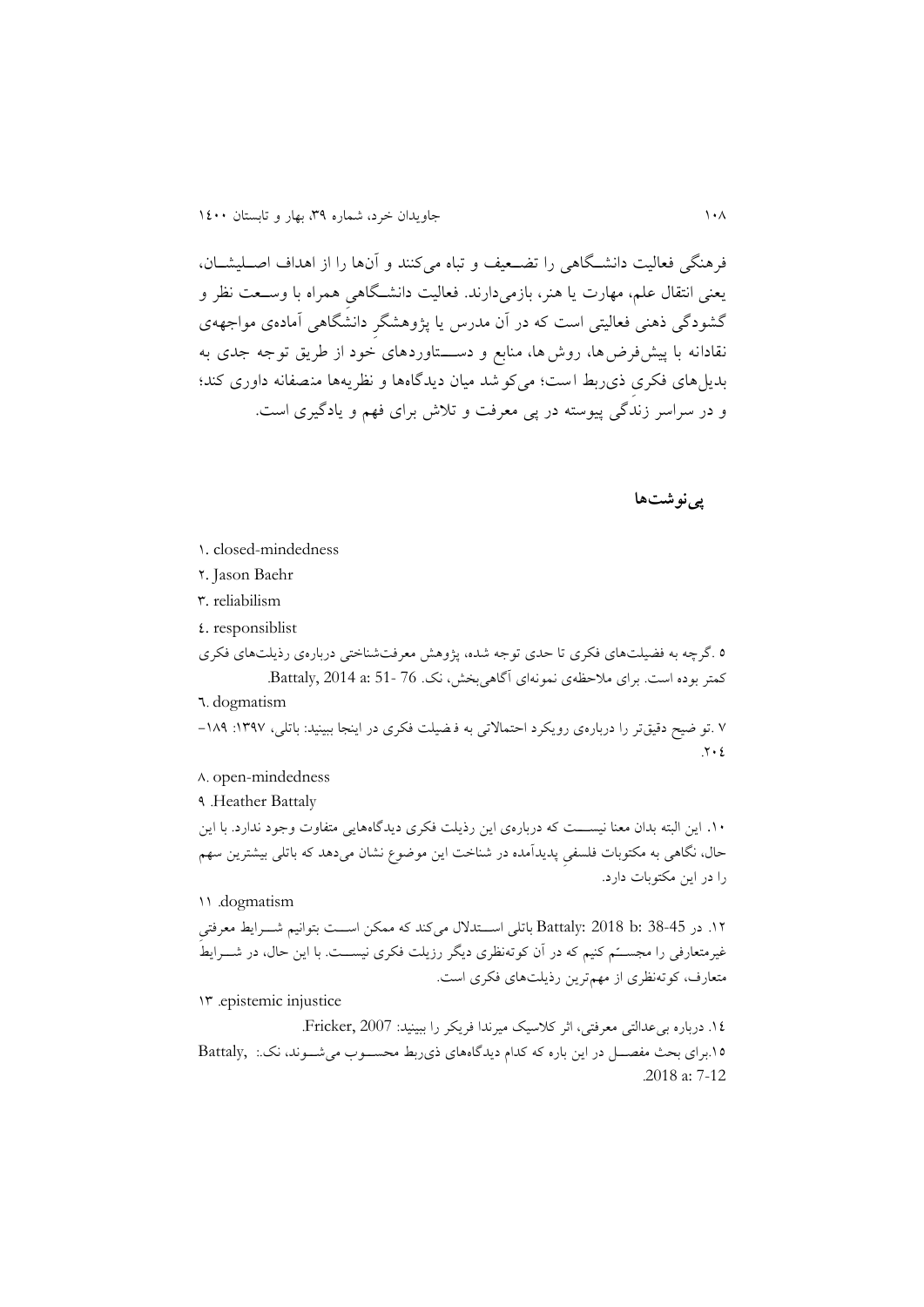#### 17. local

08. universal

06 باتلی میگويد میتوان از جهتی ديگر نیف کوتهنظری را رذيلت فکری شتتمرد، البته بیآنکه درخور نکوهش باشد يا در قباک آن مسئولیتی را به فرد نسبت دهند. اين وعع در شرايطی رخ می دهد که فرد در محیطی بسته و آکنده از کو ته نظری ز ندگی می کند و بدون آنکه خود اراده کند، کو ته نظر يا جزمانديش بار می آيد. در اينجا، نمی توان شـــخص را در قبال خصـــلت فکری رذيلتمندانهاش نکوهش کرد (8 Battaly, 2020: 8). ما در توضیحی که دربارهی کوتهنظری میآوريم اين قِسم را ناديده میگیريم چون هم مسئلهای مناقشهبرانگیز است هم بر نتايج بحث ما تأثیری ندارد.

- 03. Samuel A. Cartwright
- 11. drapetomania
- 10. epistemic bullshit
- 11 . Ian J. Kidd

19 کید ا صطالح »ف ساد معرفتی « را در مقاالت گوناگونی به کار برده و آن را تو عیح داده ا ست. برای نمونه، نک:. 220-235 2019: ,Kidd.

epistemic corruption .\*\*

.15 باتلی در 30-33 :b 2018 ,Battaly مجمویه ی پیامدهای معرفتی بد کوته نظری در ستتته گروه پیامدهای بد برای شخص کوتهنظر، اجتماع و محیط معرفتی گنجانده است.

18 Karl Jaspers

۲۷. اينکه برنامهی درسی چگونه بايد تنظيم شود تا دستيابی به اين اهداف آموزشی را ممکن کند خود مو ضوعی مستقل و پرمناق شه ا ست. برنامههای در سی چ شمانداز دان شجویان را به مسائل اجتماعی، ارزشی و تخصصی شکل می دهند و از اين طريق، هويت شخصی و توانايی های آنان را تعیین میکنند. برای ملاحظه ی مباحثی درباره ی فلســــفه ی برنامه ی درســـــی در آموزش عالی، نک. خالقی نژاد، ۱۳۹۸:  $.37-0.71$ 

16 Jon Nixon

٢٩. شدت اين جزم انديشی و خودشیفتگی ممکن است به حدی باشد که کار را به تحريف واقعیتهای به دستآمده و دستکاری در دادهها بکشـاند. برای ملاحظهی برخی شـیوههای دسـتکاری و تحريف دادهها، نک: شامو و رزنیک، ١٣٩٥: ٨٨–١٢٤.

### References

- Athanassoulis, Nafsika (n.d.), "Virtue Ethics" in The Internet Encyclopedia of Philosophy, https://www.iep.utm.edu/virtue/ [Accessed 27 September 2020].
- Baehr, Jason (n.d.), "Virtue Epistemology" in The Internet Encyclopedia of Philosophy, https://www.iep.utm.edu/virtueep/ [Accessed 27 *September 2020].*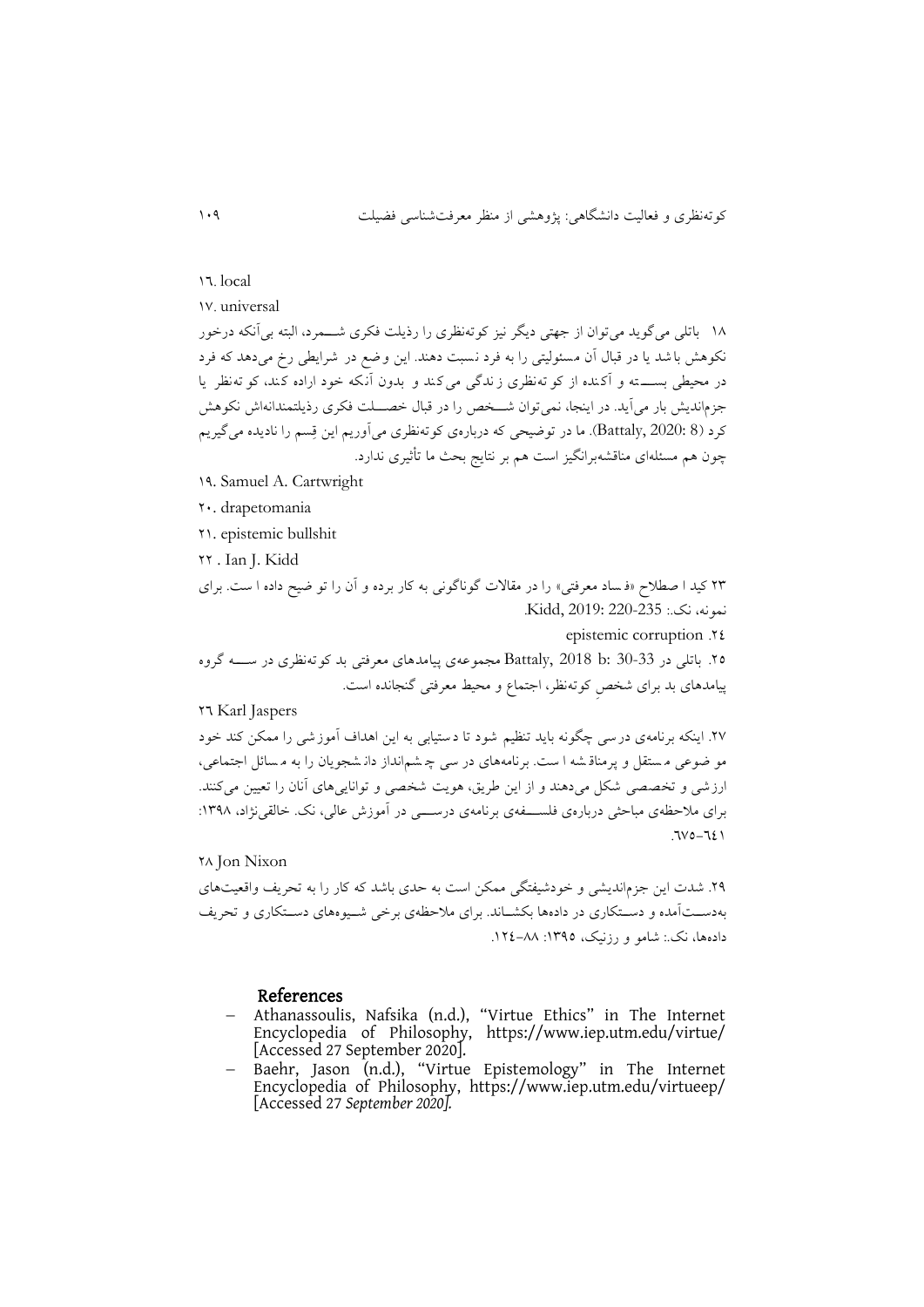- *Baehr, Jason (2011), The Inquiring Mind: On Intellectual Virtues & Virtue Epistemology*, Oxford: Oxford University Press.
- Battaly, Heather (2014 a), "Varieties of Epistemic Vice" in The Ethics of Belief, Jonathan Matheson and Rico Vitz (eds.), Oxford: Oxford University Press.
- Battaly, Heather (2018 a), "Can Closed-mindedness be an Intellectual Virtue?" in Journal of Moral Philosophy, Vol. 14: No. 6.
- Battaly, Heather (2018 b), "Closed-mindedness and Dogmatism" in Episteme, Vol. 15: No. 3.
- Battaly, Heather (2020), "Closed-mindedness as an Intellectual Vice", at: Vice", Available at: <https://www.academia.edu/37905556/Closedmindedness\_as\_an\_I ntellectual\_Vice> [Accessed 27 September 2020].
- Fricker, Miranda (2007), Epistemic Injustice, Oxford: Oxford University Press.
- Jaspers, Karl, *Ide-ye Daneshgah* [*The Idea of the University*], Translated by Mehdi Parsa & Mehrdad Parsa, Tehran: Qoqnous. (in Persian)
- Gadamer, Hans-Georg (2016), "Ide-ye Daneshgah: Dirouz, Emrouz, Farda" [The Idea of the University, Yesterday, Today, Tomorrow], Translated by Yahya Shabani in *Ide-ye Daneshgah* [*The Idea of the University*], Tehran: Hekmat. (in Persian)
- Khaleqinejad, Ali (2019), "Darbare-ye Falsafe-ye Barname-ye Darsi-e Amouzesh-e Ali" [About the Philosophy of the Higher Education Curriculum] in *Falsafe-ye Daneshgah* [*Philosophy of University*], Reza Mahouzi (ed.), Tehran: Institute of Cultural Studies. (in Persian)
- Kidd, Ian (2019), "Epistemic Corruption and Education" in Episteme, Vol. 16: No. 2.
- Nixon, Jon, *Be Sou-ye Daneshgah-e Fazilatmand* [*Towards the Virtuous University*], Translated by Amirhossein Khodaparast, Tehran: Iranian Students Booking Agency. (in Persian)
- Pietrusza, David, *Enqelab-e Farhangi-e Chin* [*The Chinese Cultural Revolution*], Translated by Mehdi Haqiqatkhah, Tehran: Qoqnous. (in Persian)
- Shamoo, Adil (2016), *Jaygah-e Akhlaq Dar Pajouhesh-e Elmi* [*Responsible conduct of research*], Translated by Abbas Kardan, Tehran: Institute of Cultural Studies. (in Persian)
- Sherratt, Yvonne (2016), Filsoufan-e Hitler [Hitler's Philosophers], Translated by Hossein Kazemi Yazdi, Tehran: Ketab-e Rayzan. (in Persian)
- Zagzebski, Linda (1998), "Virtue Epistemology" in Craig, Edward (ed.), Routledge encyclopedia of Philosophy, London: Routledge.
- Zagzebski, Linda (2017), *Fazayel-e Zehn* [*Virtues of the Mind*], Translated by Amirhossein Khodaparast, Tehran: Kargadan. (in Persian)